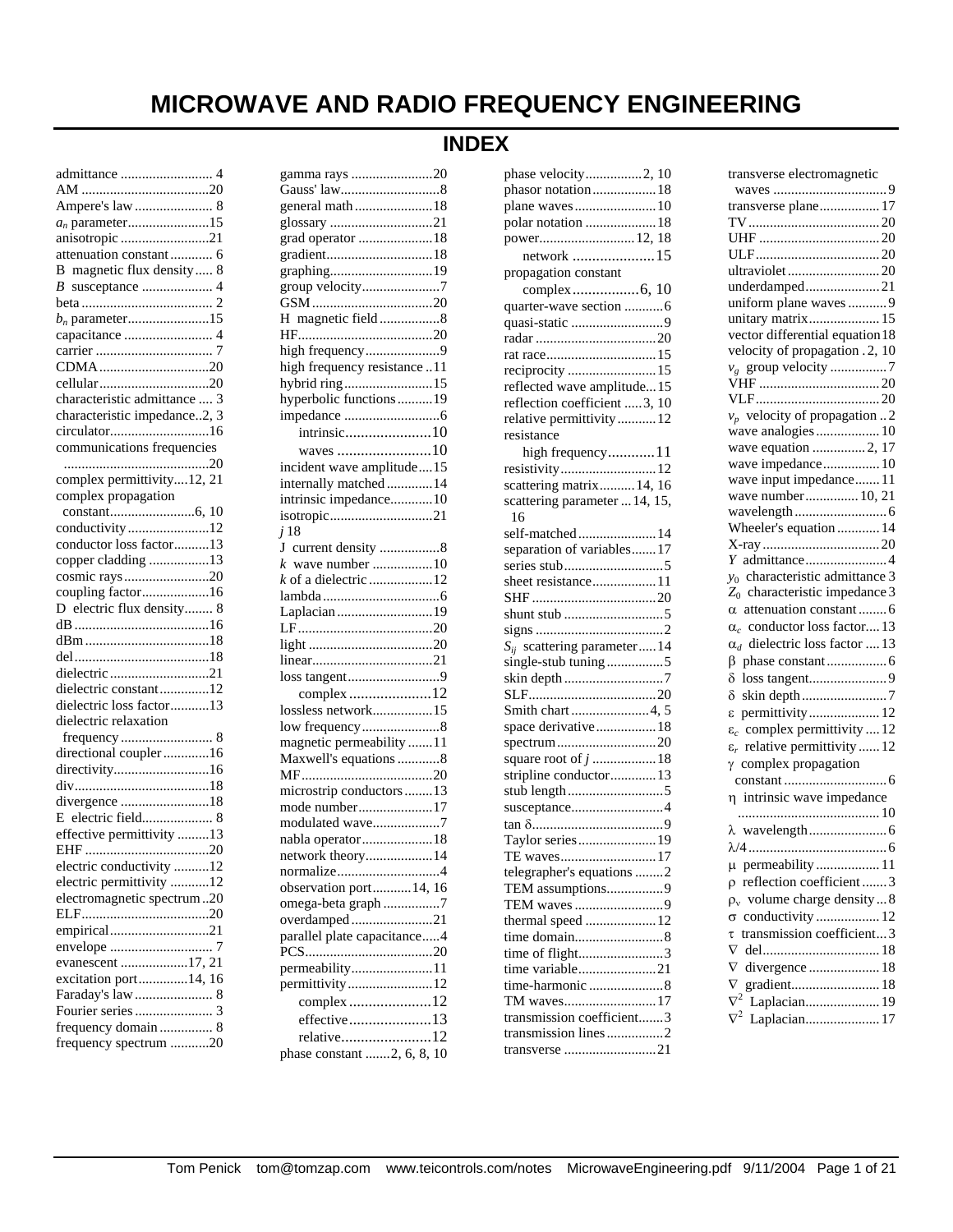# **TRANSMISSION LINES**

#### **TELEGRAPHER'S EQUATIONS**

$$
(1) \frac{\partial V}{\partial z} = -L \frac{\partial I}{\partial t} \qquad (2) \frac{\partial I}{\partial z} = -C \frac{\partial V}{\partial t}
$$

By taking the partial derivative with respect to *z* of equation 1 and partial with respect to *t* of equation 2, we can get:

(i) 
$$
\frac{\partial^2 V}{\partial z^2} = LC \frac{\partial^2 V}{\partial t^2}
$$
 (ii)  $\frac{\partial^2 I}{\partial z^2} = LC \frac{\partial^2 I}{\partial t^2}$ 

#### **SOLVING THE EQUATIONS**

To solve the equations (i) and (ii) above, we guess that  $F(u) = F(z \pm vt)$  is a solution to the equations. It is found that the unknown constant  $\nu$  is the wave propagation velocity.

 $V_{total} = V_{+} (z - vt) + V_{-} (v + vt)$  where:

*z* is the position along the transmission line, where the load is at *z*=0 and the source is at *z*=-*l*, with *l* the length of the line.

*v* is the **velocity of propagation**  $1/\sqrt{LC}$  or  $\omega/\beta$ , the speed at which the waveform moves down the line; see p 2 *t* is time

### **THE COMPLEX WAVE EQUATION**

The general solutions of equations (i) and (ii) above yield the complex wave equations for voltage and current. These are applicable when the excitation is sinusoidal and the circuit is under steady state conditions.

$$
V(z) = V^+ e^{-j\beta z} + V^- e^{+j\beta z}
$$

$$
I(z) = I^+ e^{-j\beta z} + I^- e^{+j\beta z}
$$

$$
I(z) = \frac{V^+ e^{-j\beta z} + V^- e^{+j\beta z}}{Z_0}
$$
 where:

 $e^{-j\beta z}$  and  $e^{+j\beta z}$  represent wave propagation in the +*z* and –*z* directions respectively,

 $\beta = \omega \sqrt{LC} = \omega / \nu$  is the **phase constant**,

 $Z_0 = \sqrt{L/C}$  is the **characteristic impedance** of the line. These equations represent the voltage and current **phasors**.

#### **+/- WATCHING SIGNS**  By convention *z* is the variable used to describe position along a transmission line with the origin *z*=0 set at the load so that all other points along the line are described by **negative** position values. キテ + *RS VS*  $z=0 \leq R_L$

Ohm's law for right- and left-traveling disturbances:  $V_+ = I_+ Z_0$   $V_- = -I Z_0$ 

*l*

# *vp* **VELOCITY OF PROPAGATION** [cm/s]

The velocity of propagation is the speed at which a wave moves down a transmission line. The velocity approaches the speed of light but may not exceed the speed of light since this is the maximum speed at which information can be transmitted. But  $v_p$  may exceed the speed of light mathematically in some calculations.

$$
v_p = \frac{1}{\sqrt{LC}} = \frac{1}{\sqrt{\epsilon \mu}} = \frac{\omega}{\beta}
$$
 where:

- $L =$  inductance per unit length  $[H/cm]$
- $C =$  capacitance per unit length  $[F/cm]$
- $\varepsilon$  = permittivity of the material  $[F/cm]$
- $\mu$  = permeability of the material [H/cm]
- $\omega$  = frequency [radians/second]
- $β = phase constant$

**Phase Velocity** The velocity of propagation of a TEM wave may also be referred to as the *phase velocity*. The phase velocity of a TEM wave in conducting material may be described by:

$$
v_p = \omega \delta = \frac{\omega}{k} = c \frac{2\pi \delta}{\lambda_0} = c \frac{1}{\sqrt{\varepsilon_r \text{ eff}}}
$$
 where:

 $\delta$  = skin depth [m]

 $c =$  speed of light 2.998  $\times$  10<sup>8</sup> m/s

 $\lambda_0$  = wavelength in the material [m]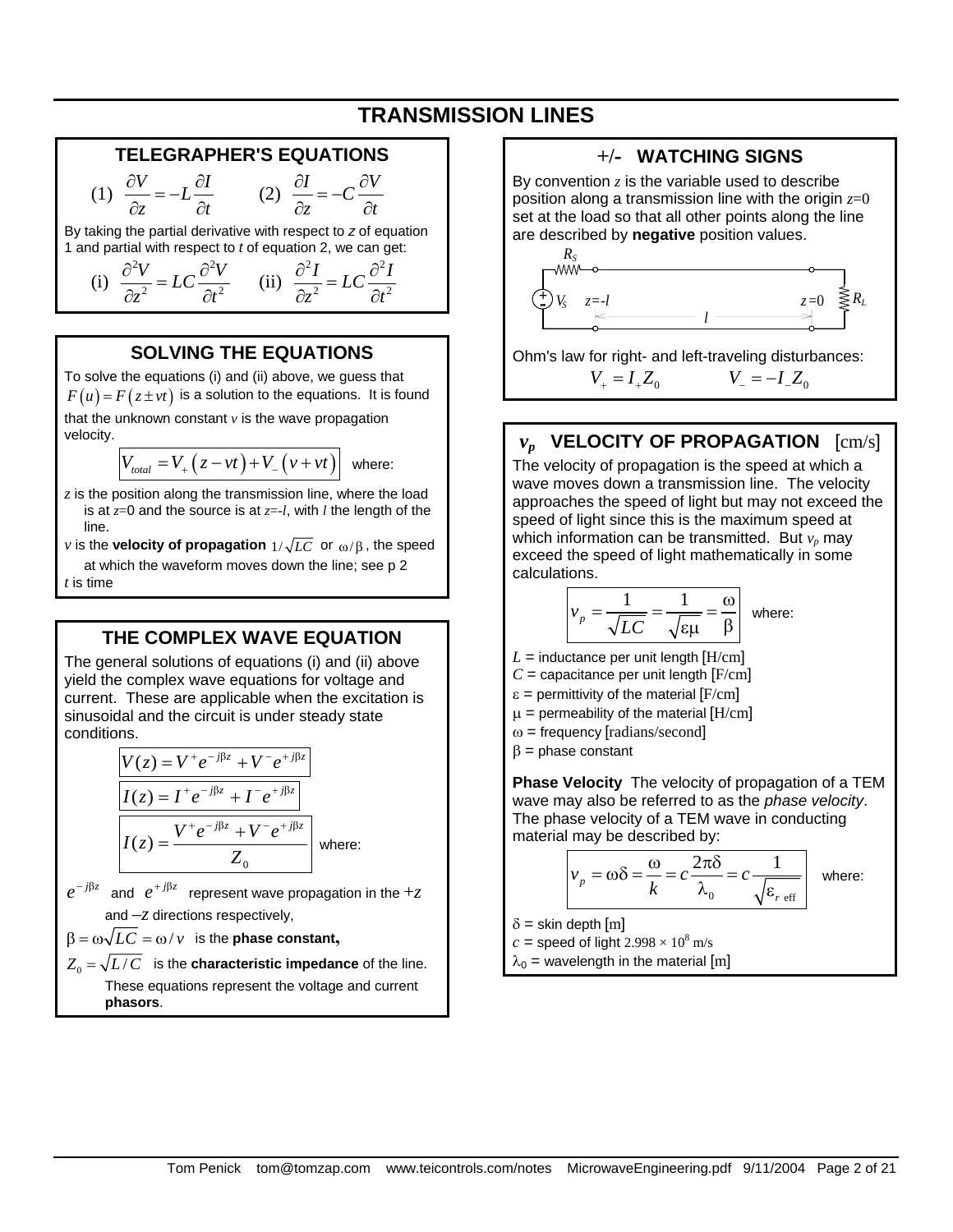# *Z***0 CHARACTERISTIC IMPEDANCE** [Ω]

The **characteristic impedance** is the resistance initially *seen* when a signal is applied to the line. It is a physical characteristic resulting from the materials and geometry of the line.

Lossless line: 
$$
Z_0 = \sqrt{\frac{L}{C}} = \frac{V_+}{I_+} = -\frac{V_-}{I_-}
$$
  
Lossy line: 
$$
Z_0 = \sqrt{\frac{R + j\omega L}{G + j\omega C}} = |Z_0|e^{j\phi_z}
$$
  

$$
L = \text{inductance per unit length [H/cm]}
$$

 $C =$  capacitance per unit length  $[F/cm]$  $V_+$  = the forward-traveling (left to right) voltage [V]  $I_{+}$  = the forward-traveling (left to right) current [I]  $V =$  the reverse-traveling (right to left) voltage [V]  $I_{-}$  = the reverse-traveling (right to left) current [I] *R* = the line resistance per unit length  $\Omega$ /cm] *G* = the conductance per unit length  $\left[\Omega^{-1}/\text{cm}\right]$  $\phi$  = phase angle of the complex impedance [radians]

# *y***0 CHARACTERISTIC ADMITTANCE** [Ω−1]

The **characteristic admittance** is the reciprocal of the characteristic impedance.

$$
y_0 \equiv \sqrt{\frac{C}{L}} = \frac{I_+}{V_+} = -\frac{I_-}{V_-}
$$

### ρ **REFLECTION COEFFICIENT**

The **reflection coefficient** is the ratio of reflected voltage to the forward-traveling voltage, a value ranging from  $-1$  to  $+1$  which, when multiplied by the wave voltage, determines the amount of voltage reflected at one end of the transmission line.

$$
\rho \equiv \frac{V_-}{V_+} = -\frac{I_-}{I_+}
$$

A reflection coefficient is present at each end of the transmission line:

$$
\rho_{\text{source}} = \frac{R_{\text{S}} - z_0}{R_{\text{S}} + z_0} \qquad \qquad \rho_{\text{load}} = \frac{R_L - z_0}{R_L + z_0}
$$

#### τ **TRANSMISSION COEFFICIENT**

The **transmission coefficient** is the ratio of total voltage to the forward-traveling voltage, a value ranging from 0 to 2.

$$
\boxed{\tau \equiv \frac{V_{total}}{V_{+}}} = 1 + \rho
$$

#### *TOF* **TIME OF FLIGHT** [s]

The **time of flight** is how long it takes a signal to travel the length of the transmission line

$$
TOF \equiv \frac{l}{v} = l\sqrt{LC} = \sqrt{L_{TOT}C_{TOT}}
$$

 $l =$  length of the transmission line  $\lceil$ cm  $\rceil$ 

 $v =$  the velocity of propagation  $1/\sqrt{LC}$ , the speed at which the waveform moves down the line

 $L =$  inductance per unit length  $[H/cm]$ 

 $C =$  capacitance per unit length  $[F/cm]$ 

 $L_{TOT}$  = total inductance [H]

 $C_{TOT}$  = total capacitance [F]

**DERIVED EQUATIONS**  
\n
$$
V_{+} = z_{0}I_{+} = (V_{TOT} + I_{TOT}z_{0})/2
$$
\n
$$
V_{-} = -z_{0}I_{-} = (V_{TOT} - I_{TOT}z_{0})/2
$$
\n
$$
I_{+} = y_{0}V_{+} = (I_{TOT} + V_{TOT}y_{0})/2
$$
\n
$$
I_{-} = -y_{0}V_{-} = (I_{TOT} - V_{TOT}y_{0})/2
$$

### **Cn FOURIER SERIES**

The function  $x(t)$  must be periodic in order to employ the Fourier series. The following is the exponential Fourier series, which involves simpler calculations than other forms but is not as easy to visualize as the trigonometric forms.

$$
C_n=\frac{1}{T}\int_{t_1}^{t_1+T}x(t)\,e^{-jn\omega_0t}\,dt
$$

 $C_n$  = amplitude  $T =$  period  $[s]$  $t =$  time  $[s]$ 

 $n =$  the harmonic (an integer)  $\omega_0$  = frequency  $2\pi/T$  [radians]

The function  $x(t)$  may be delayed in time. All this does in a Fourier series is to shift the phase. If you know the  $C_n$ s for *x*(*t*), then the  $C_n$ s for *x*(*t*-α) are just  $C_n e^{jn\omega 0\alpha}$ . (Here,  $C_n$ s is just the plural of  $C_n$ .)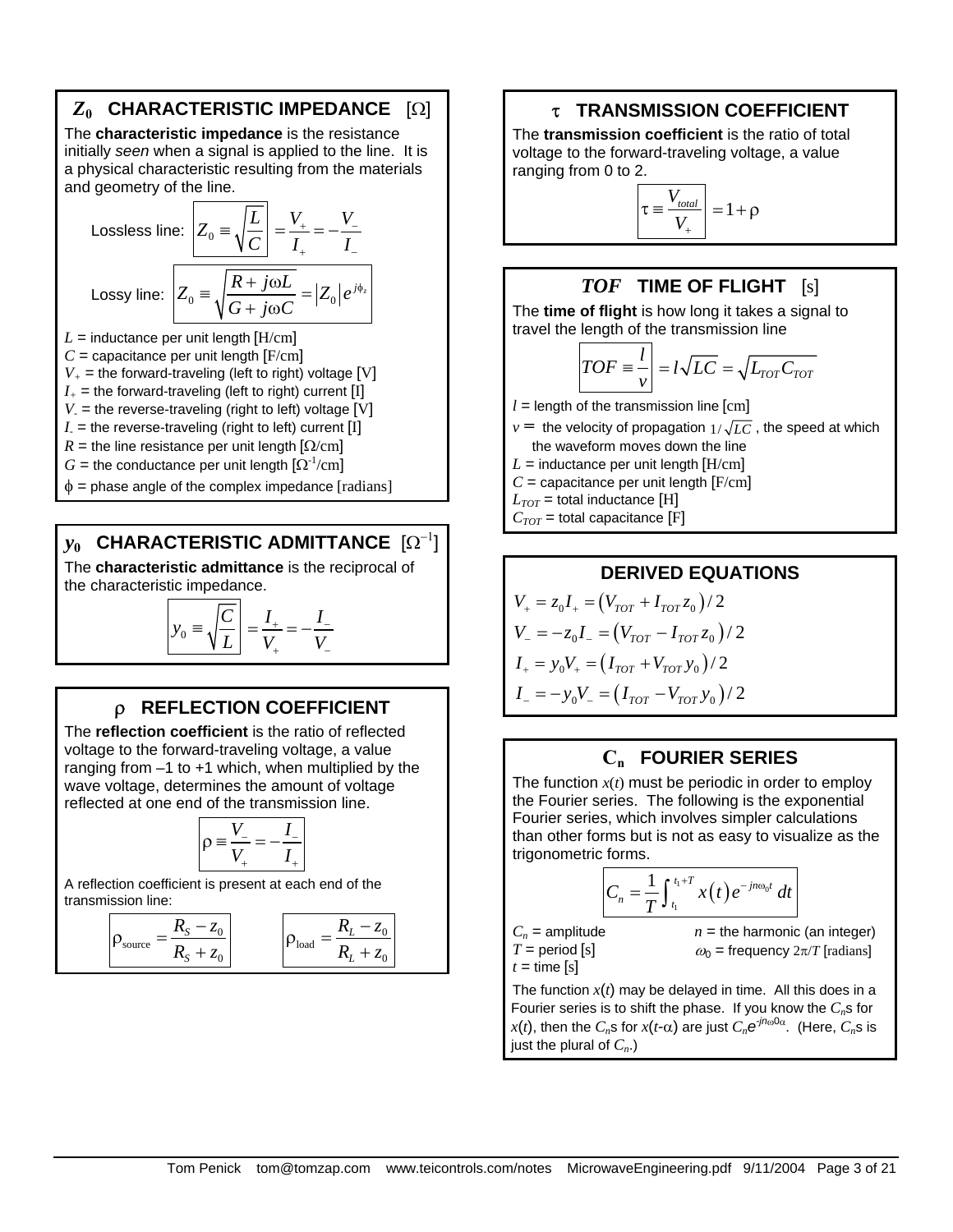**C CAPACITANCE** [F]  
\n
$$
v(t) = \frac{1}{C} \int_0^t i \, d\tau + v(0) \qquad I_{cap} = C \frac{dV_{cap}}{dt}
$$
\n
$$
v(t) = v_f + (v_0 - v_f)e^{-t/\tau} \qquad i(t) = i_f + (i_0 - i_f)e^{-t/\tau}
$$
\n
$$
P(t) = i_0^{-2}Re^{-2t/\tau}
$$
\n
$$
v(t) = \text{voltage across the capacitor, at time } t
$$
 [V]  
\n
$$
v_f = \text{final voltage across the capacitor, steady-state voltage}
$$
\n[V]  
\n
$$
v_0 = \text{initial voltage across the capacitor [V]}
$$
\n
$$
t = \text{time [s]}
$$
\n
$$
\tau = \text{the time constant, RC [seconds]}
$$
\n
$$
C = \text{capacitance [F]}
$$
\n
$$
\text{Natural log: } \ln x = b \Leftrightarrow e^b = x
$$





#### **SMITH CHART** First **normalize the load impedance** by dividing by the characteristic impedance, and find this point on the chart.

When working in terms of **reactance** *X*, an inductive load will be located on the top half of the chart, a capacitive load on the bottom half. It's the other way around when working in terms of **susceptance** *B* [Siemens].

Draw a straight line from the center of the chart through the normalized load impedance point to the edge of the chart.

Anchor a compass at the center of the chart and draw a circle through the normalized load impedance point. Points along this circle represent the normalized impedance at various points along the transmission line. Clockwise movement along the circle represents movement from the load toward the source with one full revolution representing 1/2 wavelength as marked on the outer circle. The two points where the circle intersects the horizontal axis are the voltage maxima (right) and the voltage minima (left).

The point opposite the impedance (180° around the circle) is the **admittance** *Y* [Siemens]. The reason admittance (or susceptibility) is useful is because admittances in parallel are simply added. (**Admittance** is the reciprocal of impedance; **susceptance** is the reciprocal of reactance.)

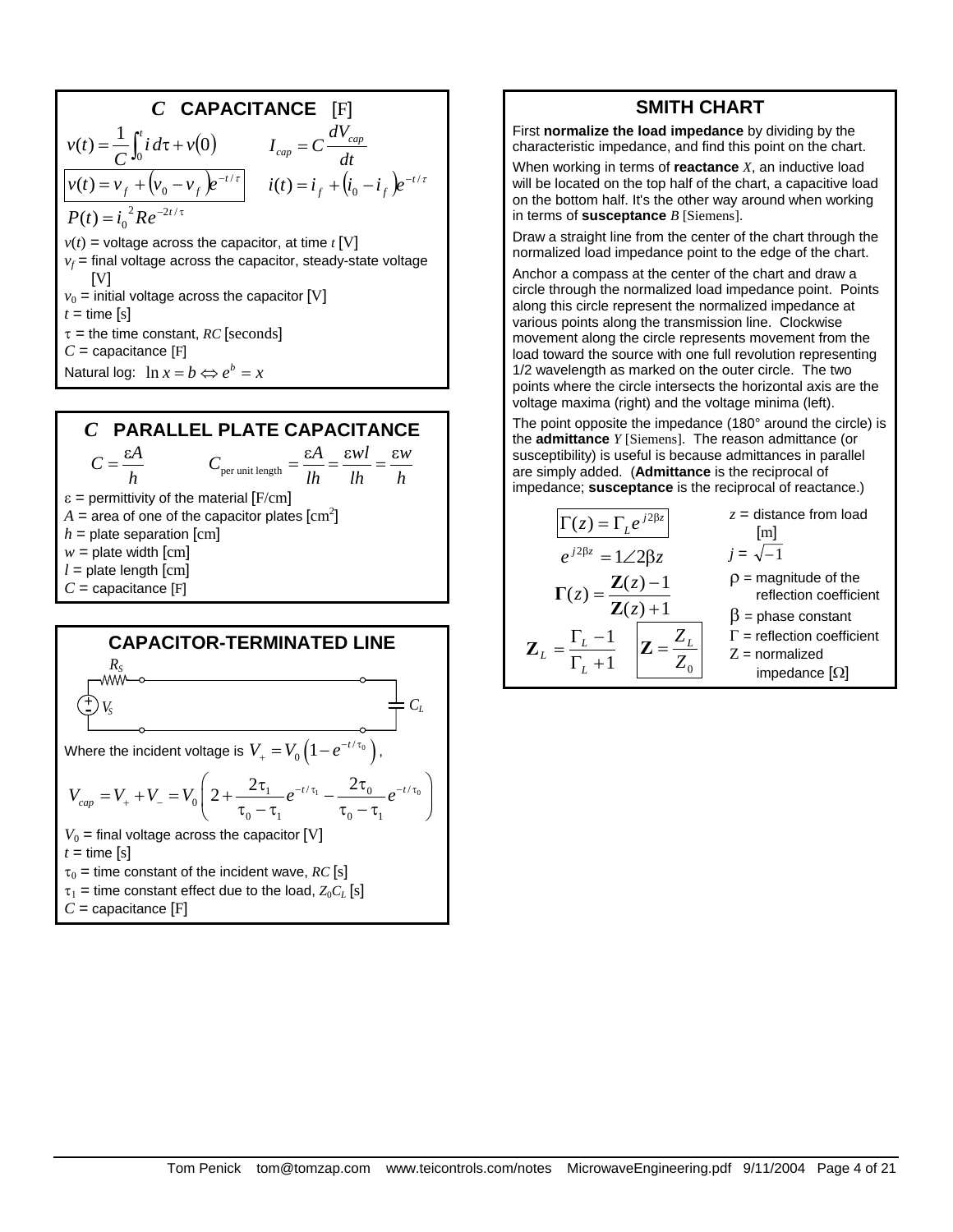#### **SINGLE-STUB TUNING**

The basic idea is to connect a line stub in parallel (shunt) or series a distance *d* from the load so that the imaginary part of the load impedance will be canceled.

**Shunt-stub:** Select *d* so that the admittance *Y* looking toward the load from a distance *d* is of the form  $Y_0 + jB$ . Then the stub susceptance is chosen as  $-jB$ , resulting in a matched condition.

**Series-stub:** Select *d* so that the admittance *Z* looking toward the load from a distance *d* is of the form  $Z_0 + jX$ . Then the stub susceptance is chosen as -*jX*, resulting in a matched condition.



Ope or short

#### **FINDING A STUB LENGTH**

Example: Find the lengths of open and shorted shunt stubs to match an admittance of 1-j0.5. The admittance of an open shunt (zero length) is *Y*=0; this point is located at the left end of the Smith Chart *x*-axis. We proceed clockwise around the Smith chart, i.e. away from the end of the stub, to the +j0.5 arc (the value needed to match –j0.5). The difference in the starting point and the end point on the wavelength scale is the length of the stub in wavelengths. The length of a shorted-type stub is found in the same manner but with the starting point at *Y*=∞.



In this example, all values were in units of admittance. If we were interested in finding a stub length for a series stub problem, the units would be in impedance. The problem would be worked in exactly the same way. Of course in impedance, an open shunt (zero length) would have the value *Z*=∞, representing a point at the right end of the *x*-axis.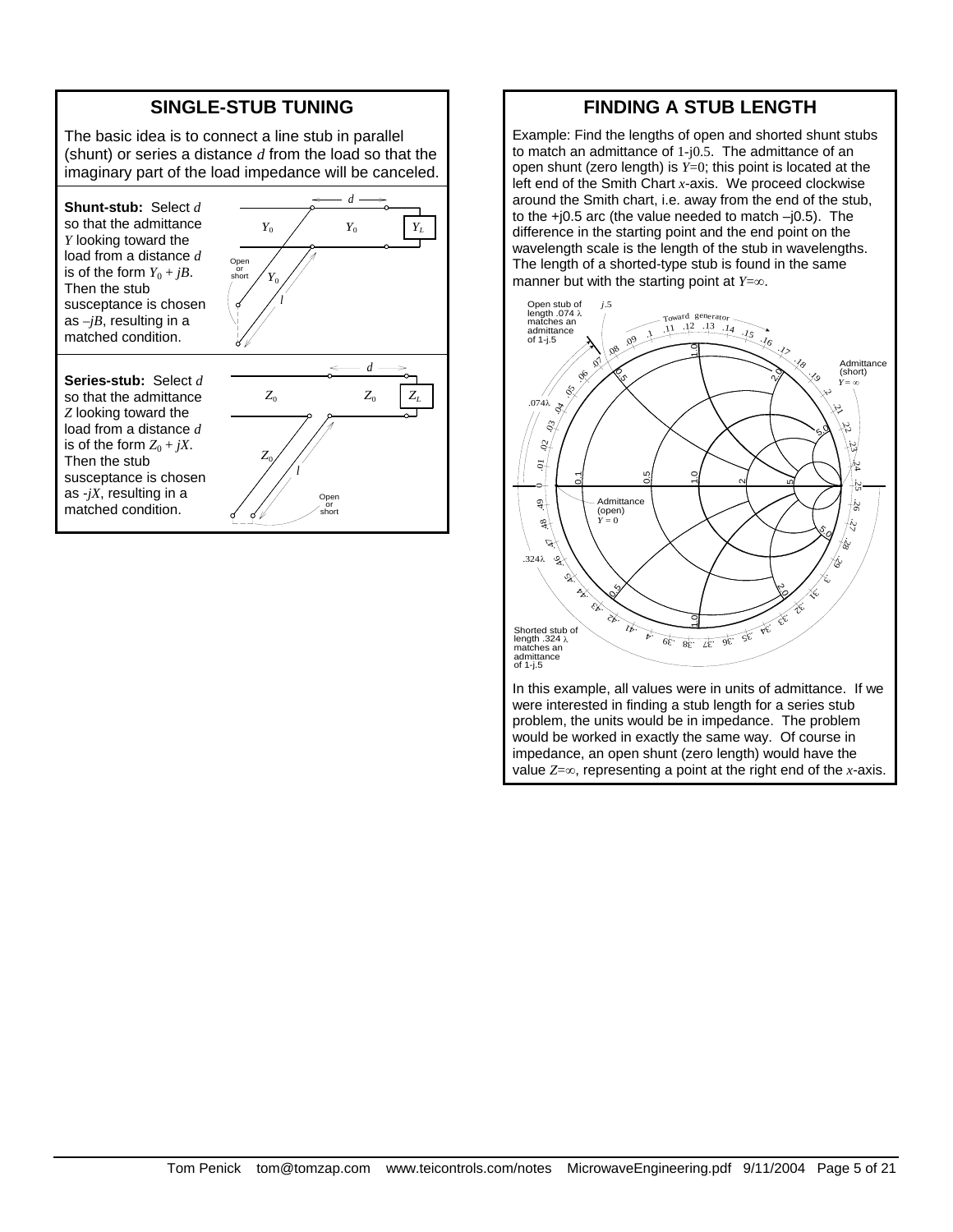#### **LINE IMPEDANCE** [Ω]

The impedance seen at the source end of a lossless transmission line:

$$
Z_{in} = Z_0 \frac{1+\rho}{1-\rho} = Z_0 \frac{Z_L + jZ_0 \tan(\beta l)}{Z_0 + jZ_L \tan(\beta l)}
$$

For a lossy transmission line:

$$
Z_{in} = Z_0 \frac{Z_L + Z_0 \tanh(\gamma l)}{Z_0 + Z_L \tanh(\gamma l)}
$$

Line impedance is periodic with spatial period λ/2.

 $Z_0 = \sqrt{L/C}$ , the characteristic impedance of the line. [ $\Omega$ ]

 $\rho$  = the reflection coefficient

 $Z_L$  = the load impedance  $[\Omega]$ 

 $β = 2π/λ$ , phase constant

 $\gamma = \alpha + i\beta$ , complex propagation constant

#### λ **WAVELENGTH** [cm]

The physical distance that a traveling wave moves during one period of its periodic cycle.

$$
\lambda = \frac{2\pi}{\beta} = \frac{2\pi}{k} = \frac{v_p}{f}
$$

 $β = ω\sqrt{LC}$  = 2π/λ, phase constant

 $k = \omega \sqrt{\mu \varepsilon} = 2\pi/\lambda$ , wave number

 $v_p$  = velocity of propagation  $[m/s]$  see p 2.

 $f$  = frequency  $[Hz]$ 

#### λ**/4 QUARTER-WAVE SECTION**

A quarter-wave section of transmission line has the effect of inverting the normalized impedance of the load.



To find  $Z_{in}$ , we can normalize the load (by dividing by the characteristic impedance), invert the result, and "unnormalize" this value by multiplying by the characteristic impedance.

In this case, the normalized load is  $\frac{Z_0}{2} \div Z_0$ 1 2  $^{-0}$  2  $\frac{Z_0}{Z}$  ÷  $Z_0$  =  $\left(\frac{1}{2}\right)^{-1} = 2$  $\left(\frac{1}{2}\right)^{-1}$  =

so the normalized input impedance is 2

and the actual input impedance is  $Z_{in} = 2Z_0$ 

#### γ **COMPLEX PROPAGATION CONSTANT**

The propagation constant for lossy lines, taking into account the resistance and inductance along the line as well as the resistive and capacitive path between the conductors.

$$
\gamma = \alpha + j\beta = \sqrt{ZY} = \sqrt{(R + j\omega L)(G + j\omega C)}
$$
\n
$$
\begin{array}{ccc}\nL & R & \searrow \\
\hline\n\searrow & \searrow & \searrow \\
\hline\n\searrow & \searrow & C\n\end{array}
$$

- $\alpha$  = **attenuation constant**, the real part of the complex propagation constant, describes the loss
- $β = 2π/λ$ , **phase constant**, the complex part of the complex propagation constant
- *Z* = **series impedance** (complex, inductive) per unit length  $\lceil \Omega/cm \rceil$
- *Y* = **shunt admittance** (complex, capacitive) per unit length  $[\Omega^{-1}/\text{cm}]$
- $R =$  the resistance per unit length along the transmission line  $\left[\Omega/cm\right]$
- $G =$  the conductance between conductors per unit length  $[\Omega^{-1}/\text{cm}]$
- $L =$  inductance per unit length  $[H/cm]$
- $C =$  capacitance per unit length  $[F/cm]$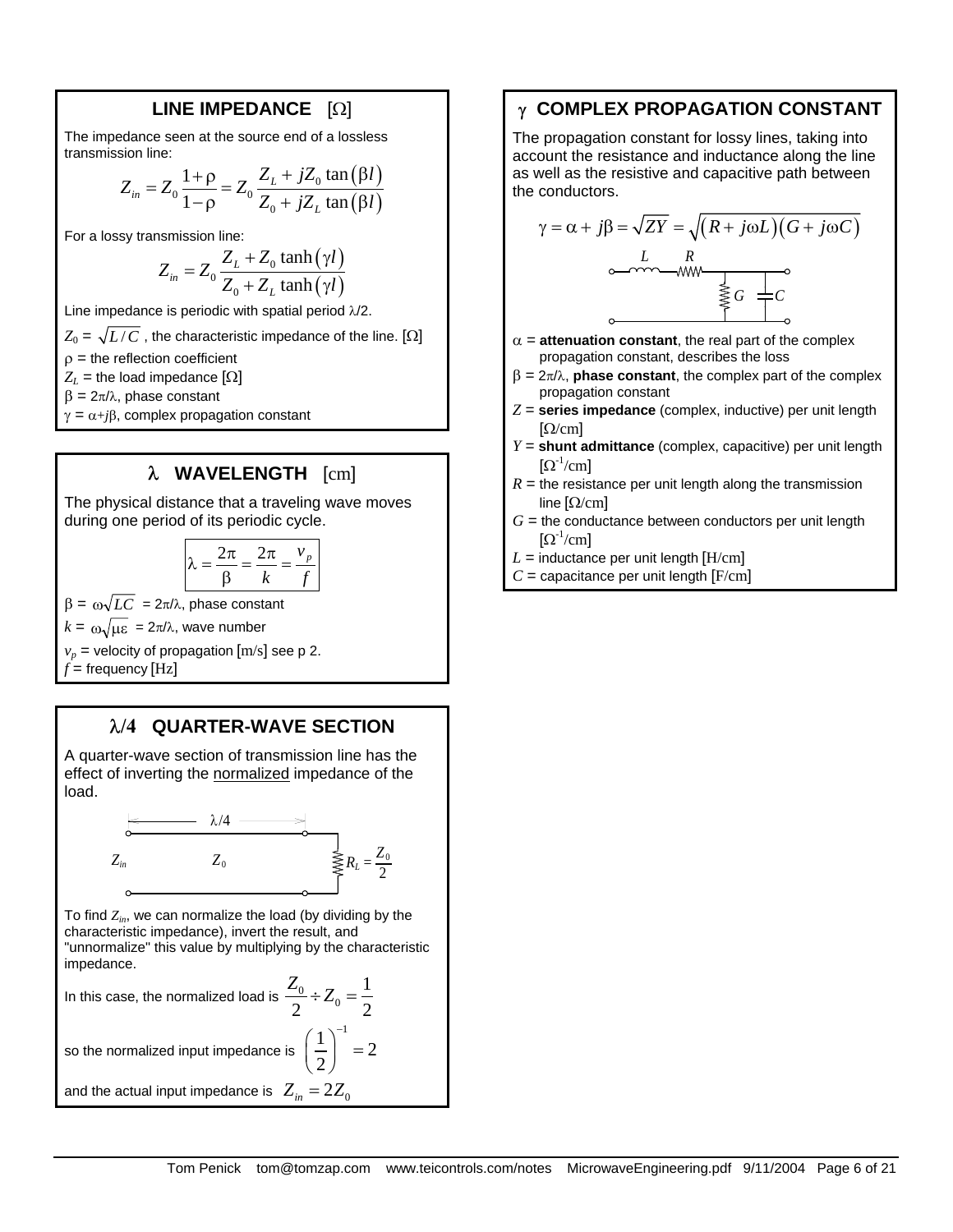#### **MODULATED WAVE**

Suppose we have a disturbance composed of two frequencies:

$$
\sin\left[\left(\omega_0 - \delta\omega\right)t - \left(\beta_0 - \delta\beta\right)z\right]
$$
  
and 
$$
\sin\left[\left(\omega_0 + \delta\omega\right)t - \left(\beta_0 + \delta\beta\right)z\right]
$$

where  $\omega_0$  is the average frequency and  $\beta_0$  is the average phase.

Using the identity 
$$
2\cos\left(\frac{A-B}{2}\right)\sin\left(\frac{A+B}{2}\right) = \sin A + \sin B
$$

The combination (sum) of these two waves is

$$
\frac{2 \cos(\delta \omega t - \delta \beta z)}{\text{envelope}} \underbrace{\sin(\omega_0 t - \beta_0 z)}_{\text{carrier}}
$$

The envelope moves at the group velocity, see p 7.

- $\delta$  = "the difference in"...
- $\omega_0$  = carrier frequency [radians/second]
- $\omega$  = modulating frequency [radians/second]
- $\beta_0$  = carrier frequency phase constant
- $β = phase constant$

So the sum of two waves will be a modulated wave having a **carrier** frequency equal to the average frequency of the two waves, and an **envelope** with a frequency equal to half the difference between the two original wave frequencies.



# *vg* **GROUP VELOCITY** [cm/s]

The velocity at which the envelope of a modulated wave moves.

$$
v_g = \frac{\delta \omega}{\delta \beta} = \frac{1}{\sqrt{LC_P}} \sqrt{1 - \frac{{\omega_c}^2}{\omega^2}} \quad \text{where:}
$$

 $L =$  inductance per unit length  $[H/cm]$ 

 $C_P$  = capacitance per unit length  $[F/cm]$ 

 $\varepsilon$  = permittivity of the material [F/cm]

 $\mu$  = permeability of the material, dielectric constant [H/cm]

 $\omega_c$  = carrier frequency [radians/second]

 $\omega$  = modulating frequency [radians/second]

 $β = phase constant$ 

Also, since  $\beta$  may be given as a function of  $\omega$ , remember

$$
v_g = \left(\frac{d\beta}{d\omega}\right)^{-1}
$$



# δ **SKIN DEPTH** [cm]

The depth into a material at which a wave is attenuated by 1/e (about 36.8%) of its original intensity. This isn't the same  $\delta$  that appears in the *loss tangent*, tan δ.

$$
\delta = \frac{1}{\alpha} = \sqrt{\frac{2}{\omega \mu \sigma}}
$$
 where:

- $\alpha$  = **attenuation constant**, the real part of the complex propagation constant, describes loss
- $\mu$  = permeability of the material, dielectric constant [H/cm]
- $\omega$  = frequency [radians/second]
- σ = (*sigma*) conductivity [Siemens/meter] see p12.

| <b>Skin Depths of Selected Materials</b>     |                                                                                 |                                                                    |                                                                          |  |
|----------------------------------------------|---------------------------------------------------------------------------------|--------------------------------------------------------------------|--------------------------------------------------------------------------|--|
|                                              | 60 Hz                                                                           | 1 MHz                                                              | 1 GHz                                                                    |  |
| silver<br>copper<br>gold<br>aluminum<br>iron | $8.27$ mm<br>$8.53 \text{ mm}$<br>$10.14 \text{ mm}$<br>$10.92$ mm<br>$0.65$ mm | $0.064$ mm<br>$0.066$ mm<br>$0.079$ mm<br>$0.084$ mm<br>$0.005$ mm | $0.0020$ mm<br>$0.0021$ mm<br>$0.0025$ mm<br>$0.0027$ mm<br>$0.00016$ mm |  |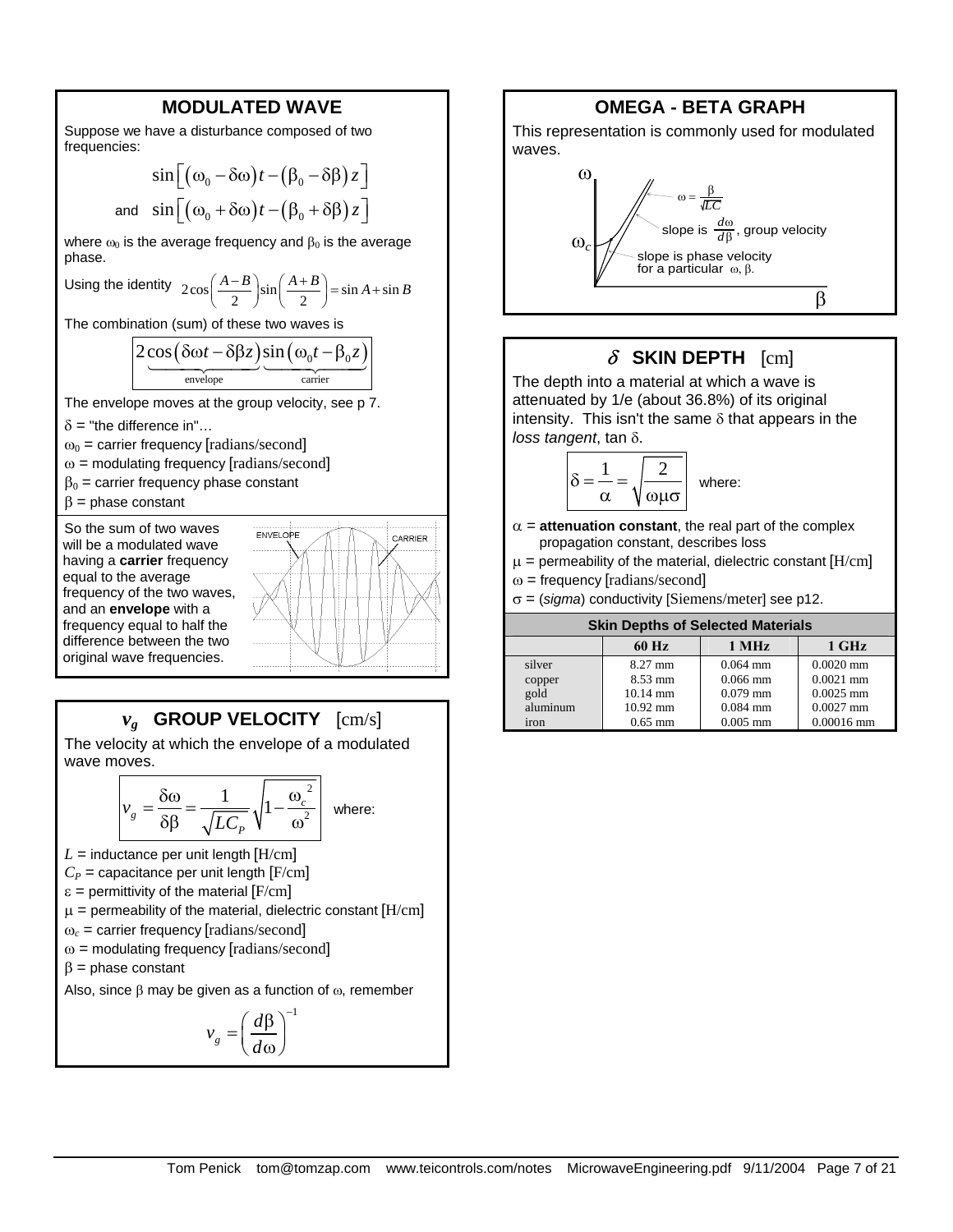#### **MAXWELL'S EQUATIONS**

Maxwell's equations govern the principles of guiding and propagation of electromagnetic energy and provide the foundations of all electromagnetic phenomena and their applications. The time-harmonic expressions can be used only when the wave is sinusoidal.

|                              | <b>STANDARD FORM</b><br>(Time Domain)                                   | <b>TIME-HARMONIC</b><br>(Frequency Domain)          |  |  |
|------------------------------|-------------------------------------------------------------------------|-----------------------------------------------------|--|--|
| Faraday's<br>Law             | $\nabla \times \vec{E} = \frac{\partial \vec{B}}{\partial t}$           | $\nabla \times \vec{E} = -j\omega \vec{B}$          |  |  |
| Ampere's<br>$Law*$           | $\nabla \times \vec{H} = \vec{J} + \frac{\partial \vec{D}}{\partial t}$ | $\nabla \times \vec{H} = j\omega \vec{D} + \vec{J}$ |  |  |
| Gauss'<br>Law                | $\nabla \cdot \vec{D} = \rho_v$                                         | $\nabla \cdot \overline{D} = \rho_{v}$              |  |  |
| no name<br>law               | $\nabla \cdot \vec{B} = 0$                                              | $\nabla \cdot \vec{B} = 0$                          |  |  |
| $F =$ electric field $[V/m]$ |                                                                         |                                                     |  |  |

 $E =$  electric field  $[V/m]$ 

B = magnetic flux density [W/m<sup>2</sup> or T] B = 
$$
\mu_0
$$
H  
\nt = time [s]  
\nD = electric flux density [C/m<sup>2</sup>] D =  $\varepsilon_0$ E  
\n $\rho$  = volume charge density [C/m<sup>3</sup>]

 $H =$  magnetic field intensity  $[A/m]$ 

 $J =$  current density  $[A/m^2]$ 

\*Maxwell added the  $\frac{\partial \overline{D}}{\partial t}$  term to Ampere's Law. *t* ∂

# **ELECTROMAGNETIC WAVES**



#### **LOW FREQUENCY**

At low frequencies, more materials behave as **conductors**. A wave is considered low frequency when

$$
\begin{array}{ccc}\n\alpha & \alpha & \alpha \\
\alpha & \beta & \alpha\n\end{array}
$$

is the dielectric relaxation frequency

 $\frac{1}{6}(1+j)$ intrinsic wave impedance, see p 12.

What happens to the complex propagation constant at low frequency? From the wave model above, gamma is

$$
\gamma = \sqrt{(j\omega\mu)(j\omega\varepsilon + \sigma)} = \sqrt{j\omega\mu\sigma}\sqrt{1 + \frac{j\omega\varepsilon}{\sigma}}
$$

Since both  $\omega$  and  $\varepsilon/\sigma$  are small

$$
\gamma = \sqrt{j\omega\mu\sigma} \left( 1 + \frac{1}{2} j\omega \frac{\varepsilon}{\sigma} \right) = \sqrt{j\omega\mu\sigma} (1)
$$
  
Since  $\sqrt{j} = \frac{1}{\sqrt{2}} + j\frac{1}{\sqrt{2}}$   
 $\gamma = \sqrt{\omega\mu\sigma} \left( \frac{1}{\sqrt{2}} + j\frac{1}{\sqrt{2}} \right) = \sqrt{\frac{\omega\mu\sigma}{2}} + j\sqrt{\frac{\omega\mu\sigma}{2}}$   
So that, with  $\gamma = \alpha + j\beta$ 

we get 
$$
\alpha = \sqrt{\frac{\omega \mu \sigma}{2}}
$$
,  $\beta = \sqrt{\frac{\omega \mu \sigma}{2}}$  or  $\gamma = \frac{1}{\delta}(1+j)$ 

- $\alpha$  = **attenuation constant**, the real part of the complex propagation constant, describes the loss
- $β =$ **phase constant**, the complex part of the complex propagation constant
- σ = (*sigma*) conductivity [Siemens/cm]

 $\delta$  = skin depth  $\lceil$ cm $\rceil$ 

So the wave is attenuating at the same rate that it is propagating.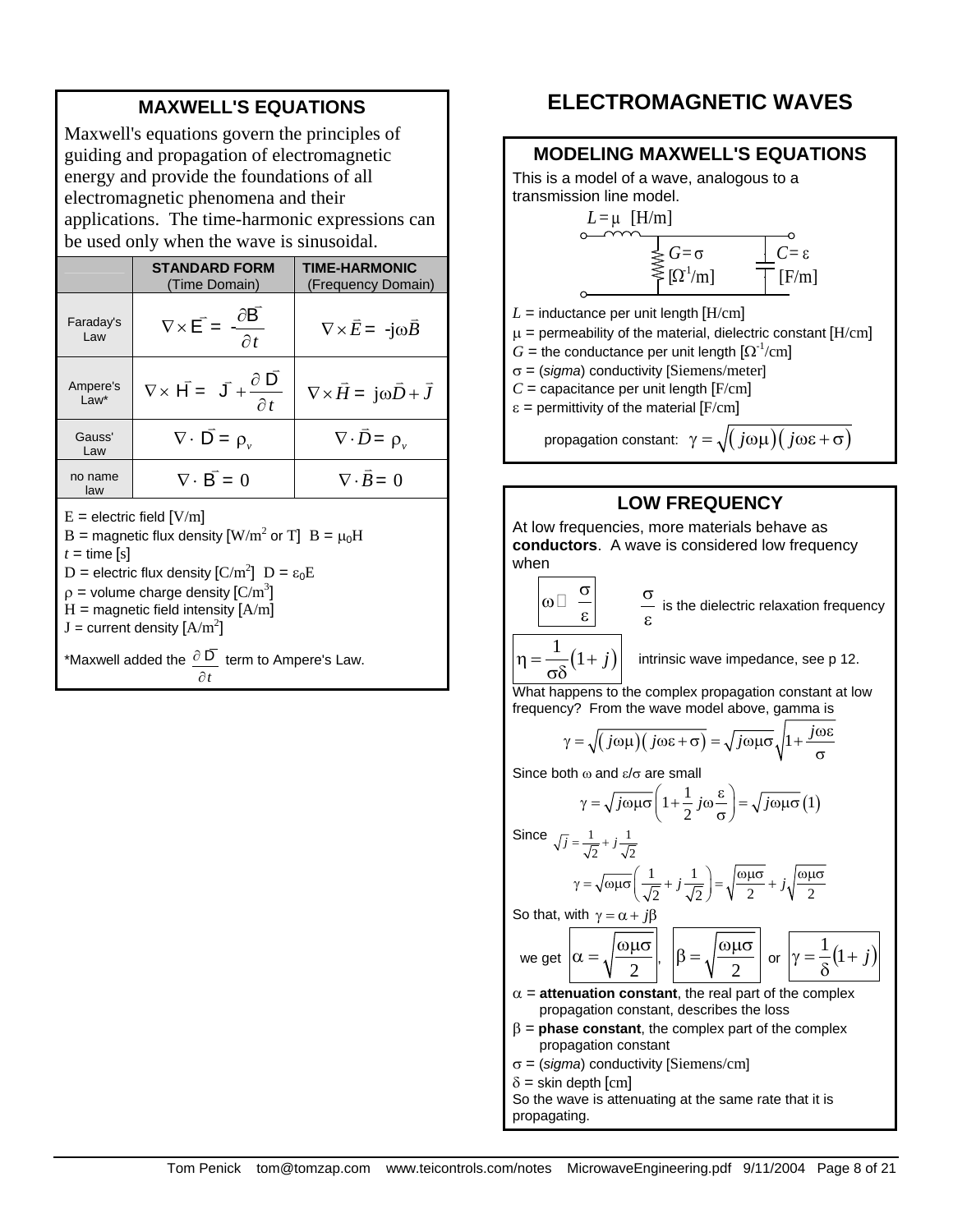#### **HIGH FREQUENCY**

At high frequencies, more materials behave as **dielectrics**, i.e. copper is a dielectric in the gamma ray range. A wave is considered high frequency when

$$
\begin{array}{c|c}\n\hline\n\varpi & \frac{\sigma}{\epsilon} & \frac{\sigma}{\epsilon} \\
\hline\n\eta = \sqrt{\frac{\mu}{\epsilon}} & \text{int}\n\end{array}
$$

ε is the dielectric relaxation frequency

intrinsic wave impedance, see p 12.

What happens to the complex propagation constant at high frequency?

$$
\gamma = \sqrt{\left(j\omega\mu\right)\left(j\omega\varepsilon + \sigma\right)} = \sqrt{j\omega\mu j\omega\varepsilon\left(1 + \frac{\sigma}{j\omega\varepsilon}\right)}
$$

Since both  $1/\omega$  and  $\sigma/\epsilon$  are small

$$
\gamma = j\omega \sqrt{\mu \epsilon} \left( 1 + \frac{1}{2} \frac{\sigma}{j \omega \epsilon} \right) \quad \sqrt{\gamma} = \frac{\sigma}{2} \sqrt{\frac{\mu}{\epsilon} + j\omega \sqrt{\mu \epsilon}}
$$

With  $\gamma = \alpha + j\beta$ 

we get 
$$
\alpha = \frac{\sigma}{2} \sqrt{\frac{\mu}{\epsilon}}, \quad \boxed{\beta = \omega \sqrt{\mu \epsilon}},
$$

#### **tan** δ **LOSS TANGENT**

The loss tangent, a value between 0 and 1, is the loss coefficient of a wave after it has traveled one wavelength. This is the way data is usually presented in texts. This is not the same  $\delta$  that is used for skin depth.



ωε is proportional to the amount of current going through the capacitance *C*.

 $\sigma$  is proportional to the amount current going through the conductance *G*.

#### **TEM WAVES**

#### **Transverse Electromagnetic Waves**

Electromagnetic waves that have single, orthogonal vector electric and magnetic field components (e.g., E*<sup>x</sup>* and H*y* ), both varying with a single coordinate of space (e.g., *z*), are known as *uniform plane waves* or *transverse electromagnetic (TEM) waves*. TEM calculations may be made using formulas from electrostatics; this is referred to as *quasi-static* solution.

#### **Characteristics of TEM Waves**

- The velocity of propagation (always in the *z* direction) is  $v_p = 1/\sqrt{\mu \varepsilon}$ , which is the speed of light in the material
- There is no electric or magnetic field in the direction of propagation. Since this means there is no voltage drop in the direction of propagation, it suggests that no current flows in that direction.
- The electric field is normal to the magnetic field
- The value of the electric field is  $\eta$  times that of the magnetic field at any instant.
- The direction of propagation is given by the direction of  $\mathbf{E} \times \mathbf{H}$ .
- The energy stored in the electric field per unit volume at any instant and any point is equal to the energy stored in the magnetic field.

#### **TEM ASSUMPTIONS**

Some assumptions are made for TEM waves.

$$
\vdash
$$

 $\sigma = 0$ 

 $E = 0$ 

time dependence  $e^{j\omega t}$ 

 $= 0$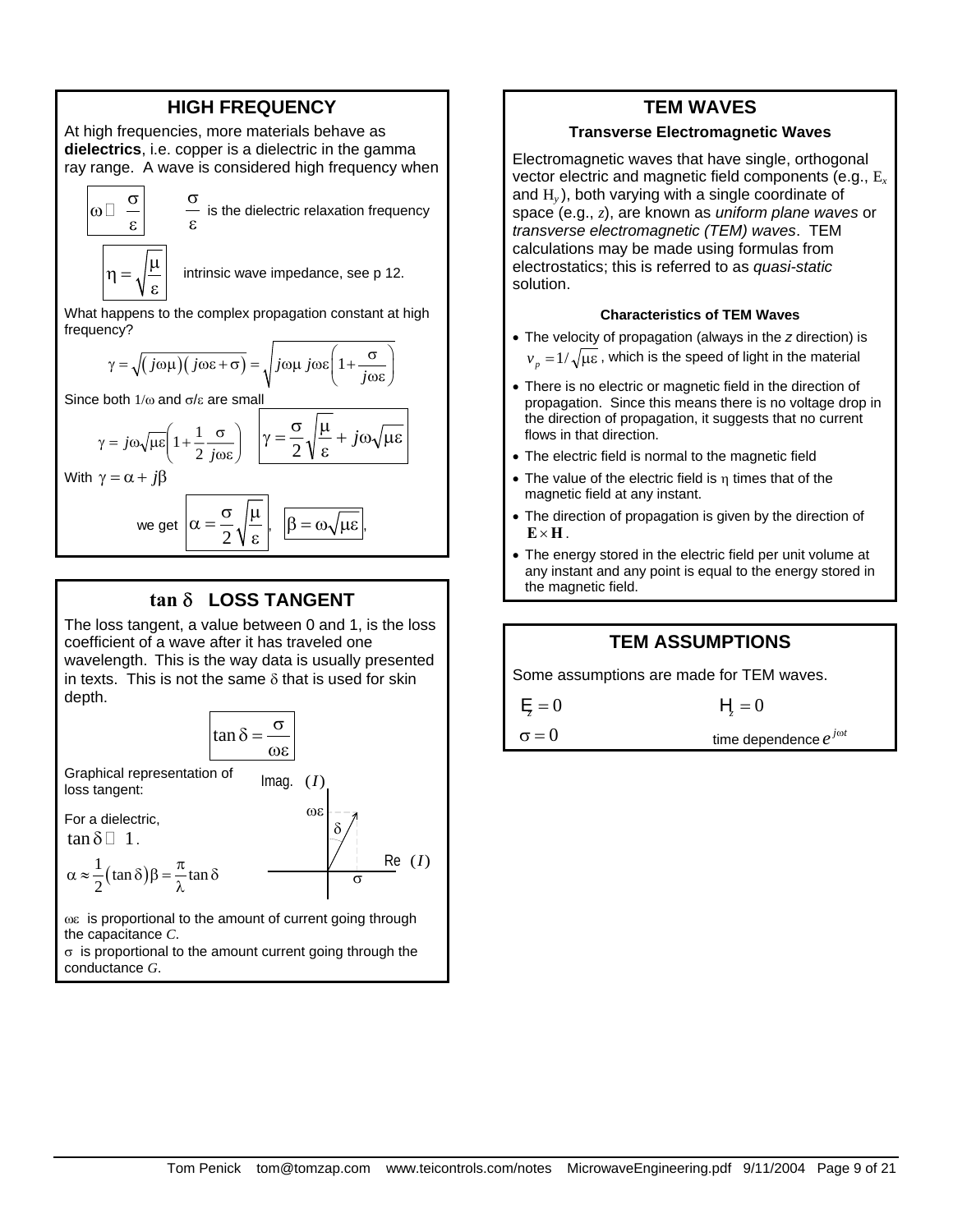| <b>WAVE ANALOGIES</b>                                                             |                                                                                                             |  |
|-----------------------------------------------------------------------------------|-------------------------------------------------------------------------------------------------------------|--|
| Plane waves have many characteristics analogous to<br>transmission line problems. |                                                                                                             |  |
| <b>Transmission Lines</b>                                                         | <b>Plane Waves</b>                                                                                          |  |
| Phase constant                                                                    | Wave number                                                                                                 |  |
| $\beta = \omega \sqrt{LC} = \frac{\omega}{v_{\text{n}}} = \frac{2\pi}{\lambda}$   | $k = \omega \sqrt{\mu \varepsilon} = \frac{\omega}{v_n} = \frac{2\pi}{\lambda}$                             |  |
| Complex propagation const.<br>$\gamma = \alpha + j\beta$                          | Complex propagation<br>constant                                                                             |  |
| $=\sqrt{(R+j\omega L)(G+j\omega C)}$                                              | $\gamma = \sqrt{j(\omega\mu)(j\omega\varepsilon + \sigma)}$                                                 |  |
| Velocity of propagation                                                           | Phase velocity                                                                                              |  |
| $v_p = \frac{1}{\sqrt{LC}} = \frac{\omega}{\beta}$                                | $v_p = \frac{1}{\sqrt{\mu \varepsilon}} = \frac{\omega}{k} = \omega \delta = c \frac{2\pi \delta}{\lambda}$ |  |
| Characteristic impedance                                                          | Intrinsic impedance                                                                                         |  |
| $Z_0 = \sqrt{\frac{L}{C}} = \frac{V_+}{I}$                                        | $\eta = \sqrt{\frac{\mu}{\varepsilon}} = \frac{E_{x+}}{H_{y+}}$                                             |  |
| Voltage                                                                           | Electric Field                                                                                              |  |
| $V(z) = V_{+}e^{-j\beta z} + V_{-}e^{j\beta z}$                                   | $E_x(z) = E_{+}e^{-jkz} + E_{-}e^{jkz}$                                                                     |  |
| Current                                                                           | Magnetic Field                                                                                              |  |
| $I(z) = \frac{1}{Z} \left[ V_+ e^{-j\beta z} - V_- e^{j\beta z} \right]$          | $H_{y}(z) = \frac{1}{n} \Big[ E_{+} e^{-jkz} - E_{-} e^{jkz} \Big]$                                         |  |
| Line input impedance                                                              | Wave input impedance                                                                                        |  |
| $Z_{in} = Z_0 \frac{Z_L + jZ_0 \tan(\beta l)}{Z_0 + jZ_L \tan(\beta l)}$          | $\eta_{in} = \eta_0 \frac{\eta_L + j\eta_0 \tan(kl)}{\eta_0 + j\eta_L \tan(kl)}$                            |  |
| $Z_{in} = Z_0 \frac{Z_L + Z_0 \tanh(\gamma l)}{Z_0 + Z_L \tanh(\gamma l)}$        | $\eta_{in} = \eta_0 \frac{\eta_L + \eta_0 \tanh(\gamma l)}{\eta_0 + \eta_L \tanh(\gamma l)}$                |  |
| Reflection coefficient                                                            | Reflection coefficient                                                                                      |  |
| $\rho = \frac{Z_L - Z_0}{Z_L + Z_0}$                                              | $\rho = \frac{\eta_L - \eta_0}{\eta_L + \eta_0}$                                                            |  |

#### *k* **WAVE NUMBER** [rad./cm]

The phase constant for the uniform plane wave; the change in phase per unit length. It can be considered a constant for the medium at a particular frequency.

$$
k = \frac{\omega}{\nu} = \omega \sqrt{\mu \varepsilon} = \frac{2\pi}{\lambda}
$$

*k* appears in the phasor forms of the uniform plane wave

$$
E_x(z) = E_1 e^{-jkz} + E_2 e^{jkz}
$$
, etc.

*k* has also been used as in the "*k* of a dielectric" meaning ε*r*.

#### η (eta) **INTRINSIC WAVE IMPEDANCE** [Ω]

The ratio of electric to magnetic field components. Can be considered a constant of the medium. For free space,  $η = 376.73Ω$ . The units of η are in ohms.

$$
\eta = \frac{E_{x+}}{H_{y+}} = -\frac{E_{y+}}{H_{x+}} \qquad -\eta = \frac{E_{x-}}{H_{y-}} = -\frac{E_{y-}}{H_{x-}}
$$

**at low frequencies** 

$$
\eta = \frac{1}{\sigma \delta} \big( 1 + j \big)
$$

**at high frequencies** 

| __ | u  |
|----|----|
|    | ε. |

**E**

**H**

K

When an electromagnetic wave encounters a sheet of conductive material it sees an impedance. K is the direction of the wave, **H** is the magnetic component and **E** is the electrical field. **E × H** gives the direction of propagation K.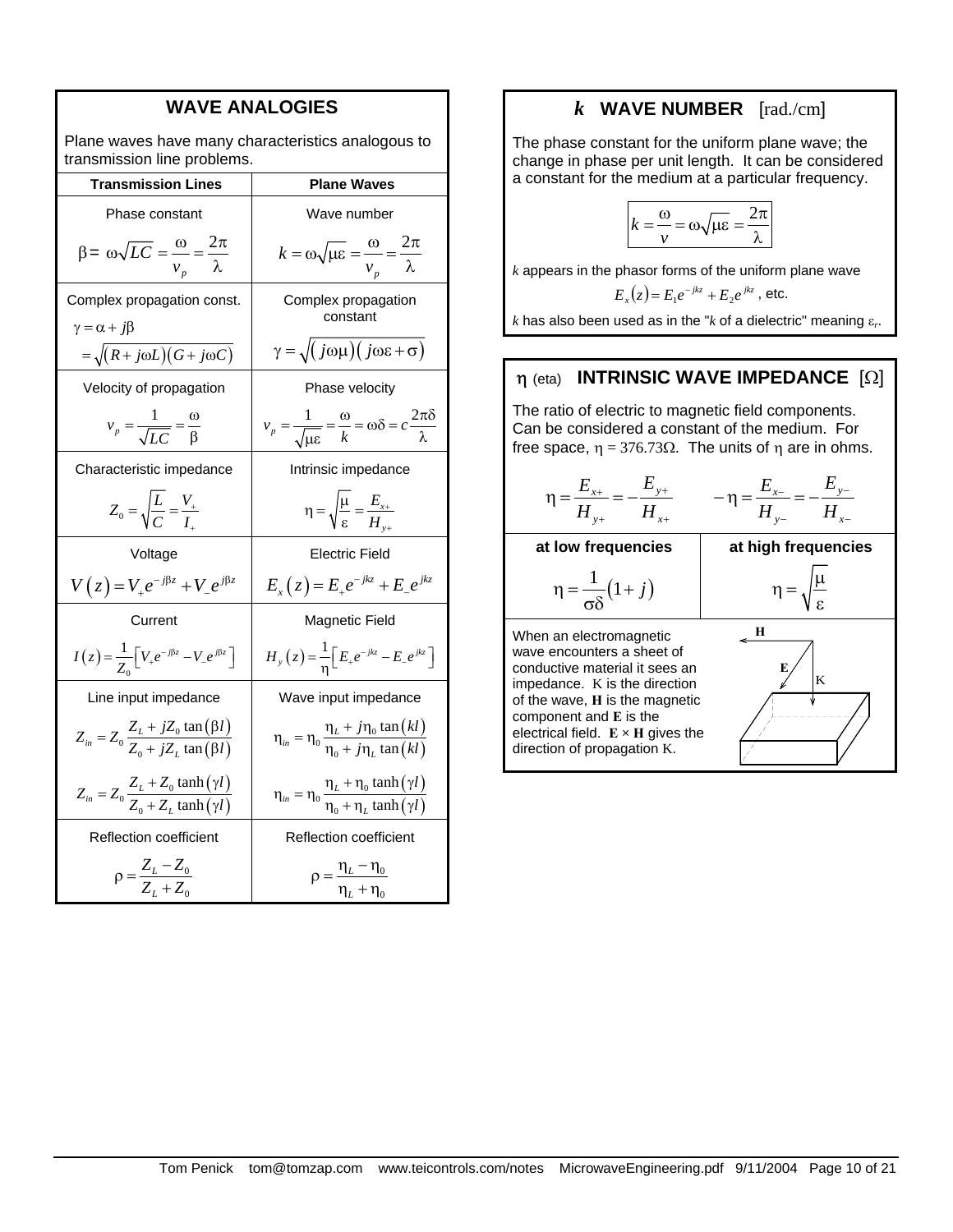# **SHEET RESISTANCE** [Ω]

Consider a block of material with conductivity  $\sigma$ .



It's resistance is  $R =$  $-\Omega$ .

If the length is equal to the width, this reduces to

$$
R=\frac{1}{t\sigma} \ \Omega.
$$

And this is sheet resistance.

#### **HIGH FREQUENCY RESISTANCE** [Ω]

When a conductor carries current at high frequency, the electric field penetrates the outer surface only about 1 skin depth so that current travels near the surface of the conductor. Since the entire crosssection is not utilized, this affects the resistance of the conductor.



- $\sigma$  = (*sigma*) conductivity (5.8×10<sup>5</sup> S/cm for copper) [Siemens/meter]
- $\omega$  = frequency [radians/second]
- $\delta$  = skin depth [cm]
- $\mu_0$  = permeability of free space  $\mu_0 = 4\pi \times 10^{-9}$  [H/cm]
- $w =$  width of the conductor  $[cm]$
- $t =$  thickness of the conductor  $[cm]$

# η**in WAVE INPUT IMPEDANCE** [Ω]

The impedance seen by a wave in a medium.

For example, the impedance of a metal sheet in a vacuum:



Note that a transmission line model is used here because it is analogous to a wave traveling in a medium. The "load" is the element most remote in the direction of propagation.

The input impedance is 
$$
\eta_{in} = \eta_0 \frac{\eta_L + \eta_0 \tanh(\gamma l)}{\eta_0 + \eta_L \tanh(\gamma l)}
$$
  $\Omega$ .

In this example, *l* is the thickness of a metal sheet. If the metal thickness is much greater than the skin depth, then

$$
\tanh(\lambda l) = \tanh\left[\frac{1}{\delta}(1+j)l\right] = \tanh\left[\text{(big number)}(1+j)\right] \approx 1
$$

If *l* is much less than the skin depth δ, then

$$
\tanh(\lambda l) = \tanh\left[\frac{1}{\delta}(1+j)l\right] = \tanh[(\text{small number})(1+j)]
$$

$$
= (\text{same small number})(1+j) = \frac{l}{\delta}(1+j)
$$

#### µ **MAGNETIC PERMEABILITY** [H/m]

The relative increase or decrease in the resultant magnetic field inside a material compared with the magnetizing field in which the given material is located. The product of the permeability constant and the relative permeability of the material.

| $\mu = \mu_0 \mu_r$                           | where $\mu_0 = 4\pi \times 10^{-7}$ H/m |          |           |
|-----------------------------------------------|-----------------------------------------|----------|-----------|
| Relative Permeabilities of Selected Materials |                                         |          |           |
| Air                                           | 1.00000037                              | Mercury  | 0.999968  |
| Aluminuum                                     | 1.000021                                | Nickel   | 600       |
| Copper                                        | 0.9999833                               | Oxygen   | 1.000002  |
| Irod                                          | 0.99996                                 | Platinum | 1.0003    |
| Iron (99.96% pure)                            | 280,000                                 | Silver   | 0.9999736 |
| Iron (motor grade)                            | 5000                                    | Titanium | 1.00018   |
| Lead                                          | 0.9999831                               | Tungsten | 1.00008   |
| Manganese                                     | 1.001                                   | Water    | 0.9999912 |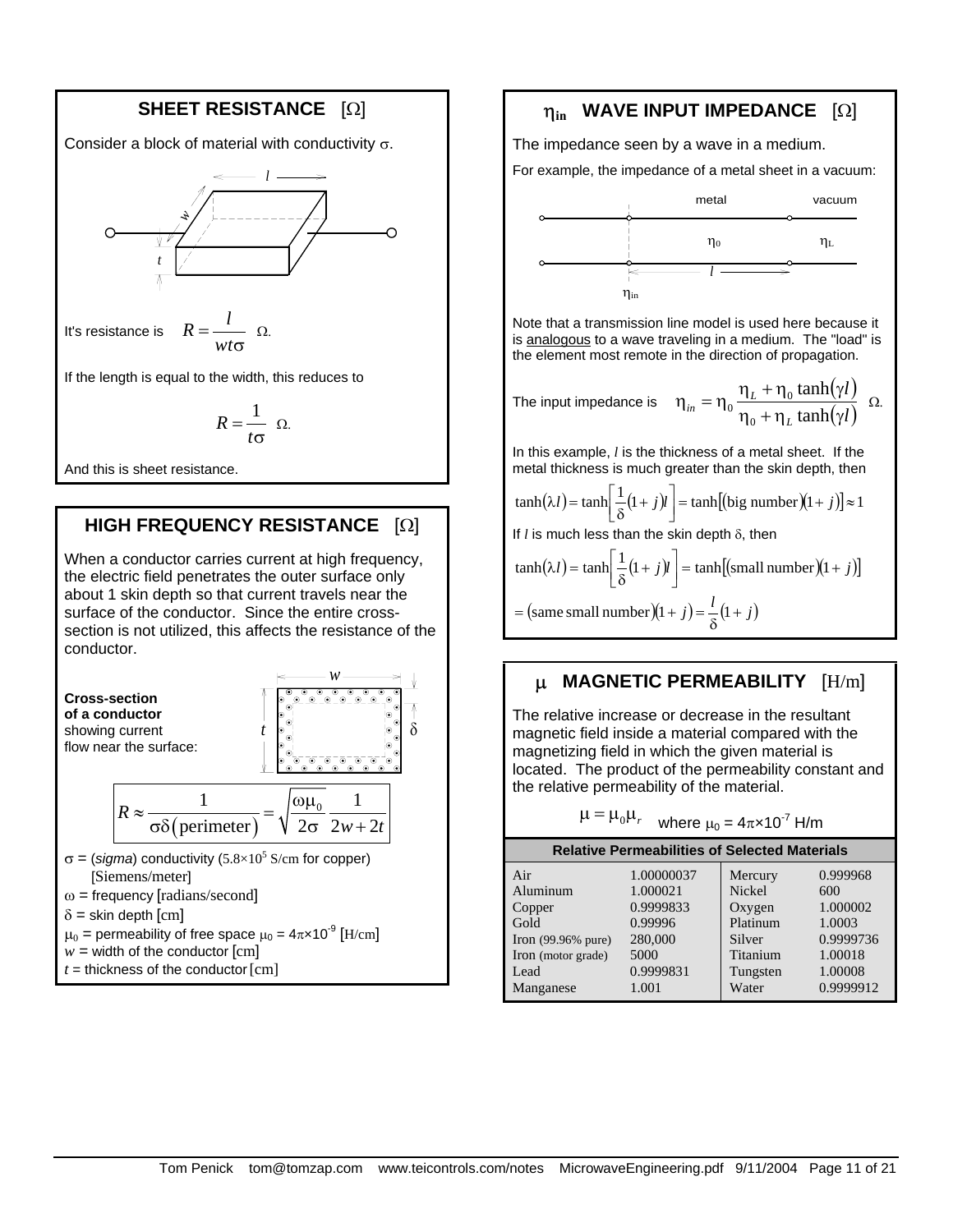### ε **ELECTRIC PERMITTIVITY** [F/m]

The property of a dielectric material that determines how much electrostatic energy can be stored per unit of volume when unit voltage is applied, also called the *dielectric constant*. The product of the constant of permittivity and the relative permittivity of a material.

 $\epsilon = \epsilon_0 \epsilon_r$  where  $\epsilon_0 = 8.85 \times 10^{-14}$  F/cm

### ε*c* **COMPLEX PERMITTIVITY**

$$
\varepsilon_c = \varepsilon' - j\varepsilon'' \quad \text{where } \frac{\varepsilon''}{\varepsilon'} = \tan \delta_c
$$

In general, both  $\varepsilon'$  and  $\varepsilon''$  depend on frequency in complicated ways.  $\varepsilon'$  will typically have a constant maximum value at low frequencies, tapering off at higher frequencies with several peaks along the way.  $\varepsilon^r$  will typically have a peak at the frequency at which  $\varepsilon'$  begins to decline in magnitude as well as at frequencies where  $\varepsilon'$  has peaks, and will be zero at low frequencies and between peaks.

#### ε*r* **RELATIVE PERMITTIVITY**

The permittivity of a material is the relative permittivity multiplied by the permittivity of free space

 $\epsilon = \epsilon_{r} \times \epsilon_{0}$ 

In old terminology,  $\varepsilon_r$  is called the " $k$  of a dielectric". Glass (SiO<sub>2</sub>) at  $\varepsilon_r$  = 4.5 is considered the division between low *k* and high *k* dielectrics.

| <b>Relative Permittivities of Selected Materials</b>                                                                            |                                                                                          |                                                                                                                                       |                                                                                 |  |
|---------------------------------------------------------------------------------------------------------------------------------|------------------------------------------------------------------------------------------|---------------------------------------------------------------------------------------------------------------------------------------|---------------------------------------------------------------------------------|--|
| Air (sea level)<br>Ammonia<br><b>Bakelite</b><br>Glass<br><b>Ice</b><br>Mica<br>most metals<br>Plexiglass<br>Porcelain<br>Paper | 1.0006<br>22<br>5<br>$4.5 - 10$<br>3.2<br>$5.4 - 6$<br>$\sim$ 1<br>3.4<br>5.7<br>$2 - 4$ | Polystyrene<br>Polyethylene<br>Rubber<br>Silicon<br>Soil, dry<br>Styrofoam<br>Teflon<br>Vacuum<br>Water, distilled<br>Water, seawater | 2.6<br>2.25<br>$2.2 - 4.1$<br>11.9<br>$2.5 - 3.5$<br>1.03<br>2.1<br>81<br>72-80 |  |
| Oil                                                                                                                             | $2.1 - 2.3$                                                                              |                                                                                                                                       |                                                                                 |  |

NOTE: Relative permittivity data is given for materials at **low or static frequency conditions**. The permittivity for most materials varies with frequency. The relative permittivities of most materials lie in the range of 1-25. At high frequencies, the permittivity of a material can be quite different (usually less), but will have resonant peaks.

## σ **CONDUCTIVITY** [S/m] or [1/(Ω·m)]

A measure of the ability of a material to conduct electricity, the higher the value the better the material conducts. The reciprocal is *resistivity*. Values for common materials vary over about 24 orders of magnitude. Conductivity may often be determined from skin depth or the loss tangent.

$$
\sigma = \frac{n_c q_e^2 \overline{l}}{m_e v_{th}} \text{ S/m} \text{ where}
$$

 $n_c$  = density of conduction electrons (for copper this is 8.45×10<sup>28</sup>) [m<sup>-3</sup>]

 $q_e$  = electron charge? 1.602×10<sup>-23</sup> [C]

- $\overline{l}$  =  $v_{th}t_c$  the product of the thermal speed and the mean free time between collisions of electrons, the average distance an electron travels between collisions [m]
- $m_e$  = the effective electron mass? [kg]  $v_{th}$  = thermal speed, usually much larger than the drift

| Conductivities of Selected Materials $[1/(\Omega \cdot m)]$ |                                                         |                               |  |  |
|-------------------------------------------------------------|---------------------------------------------------------|-------------------------------|--|--|
| $3.82\times10'$                                             | Mercury                                                 | $1.04\times10^{6}$            |  |  |
|                                                             |                                                         | $1.00\times10^{6}$            |  |  |
|                                                             | Nickel                                                  | $1.45\times10^{7}$            |  |  |
| $6.80\times10^{7}$                                          | Seawater                                                |                               |  |  |
| $\sim 10^{-2}$                                              | Silicon                                                 | $\approx 4.35 \times 10^{-4}$ |  |  |
| ~2.13                                                       | Silver                                                  | $6.17\times10^{7}$            |  |  |
|                                                             | Sodium                                                  | $2.17\times10^{7}$            |  |  |
| $4.10\times10^{7}$                                          | Stainless steel                                         | $1.11\times10^{6}$            |  |  |
| $1.03\times10^{7}$                                          | Tin                                                     | $8.77\times10^{6}$            |  |  |
| $4.57\times10$                                              | Titanium                                                | $2.09\times10^{6}$            |  |  |
|                                                             | Zinc                                                    | $1.67\times10^{7}$            |  |  |
|                                                             | $7.14\times10^{4}$<br>$5.80\times10^{7}$<br>$~10^{-12}$ | Nicrome                       |  |  |

### *P* **POWER** [W]

Power is the time rate of change of energy.

Power reflected at a discontinuity: % power =  $|\rho|^2 \times 100$ Power transmitted at a discontinuity:  $\%$  power =  $(1 - |\rho|^2) \times 100$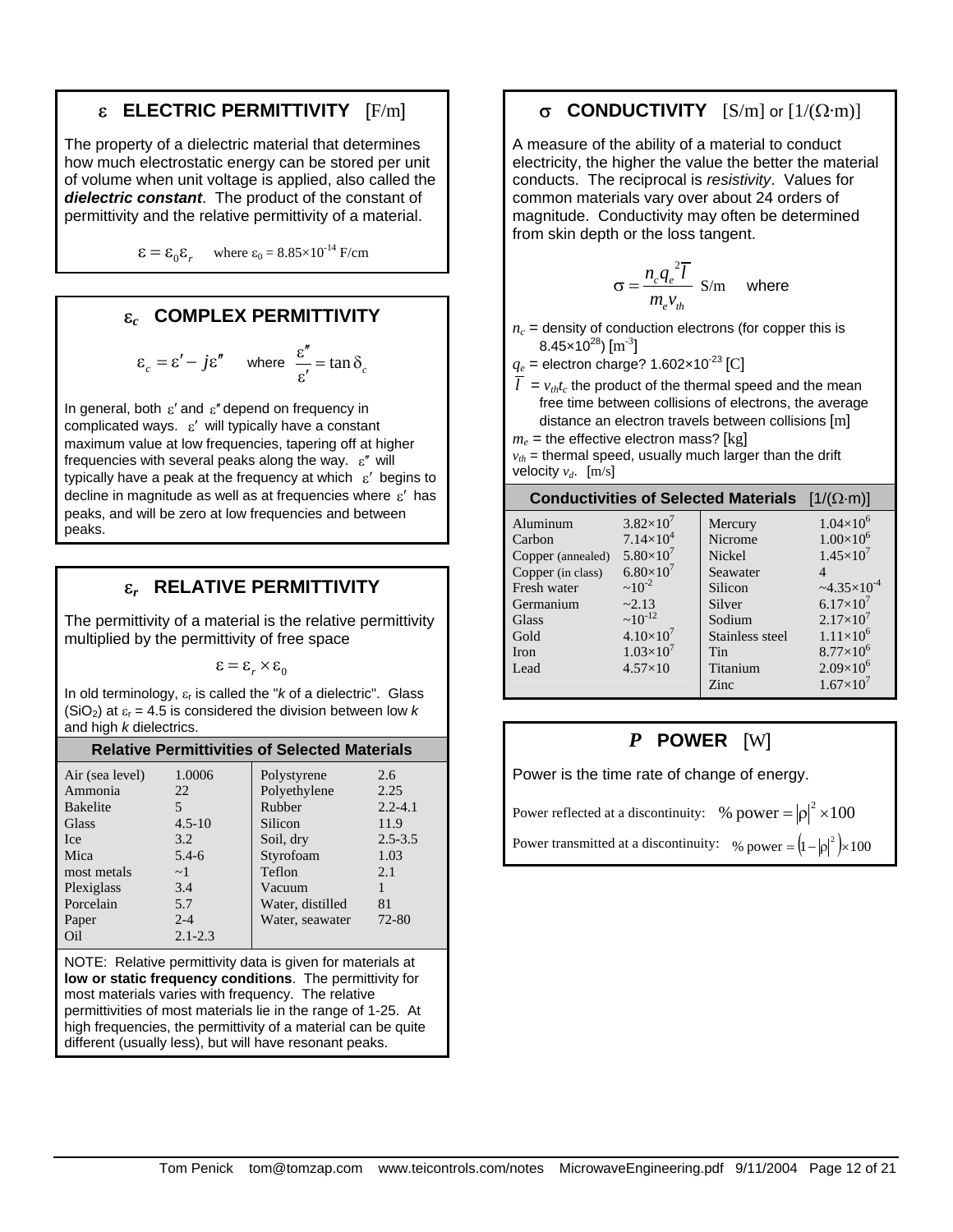#### **MICROSTRIP CONDUCTORS**

How fast does a wave travel in a microstrip? The question is complicated by the fact that the dielectric on one side of the strip may be different from the dielectric on the other side and a wave may travel at different speeds in different dielectrics. The solution is to find an **effective relative permittivity** ε*<sup>r</sup>* eff for the combination.



**Some Microstrip Relations** 

$$
Z_0^{\text{air}} = Z_0 \sqrt{\varepsilon_{\text{ref}}}
$$
\n
$$
C^{\text{air}} Z_0^{\text{air}} = \sqrt{\varepsilon_0 \mu_0}
$$
\n
$$
L = Z_0^{\text{air}} \sqrt{\varepsilon_0 \mu_0} = C^{\text{total}} (Z_0)^2
$$
\n
$$
L C^{\text{air}} = \varepsilon_0 \mu_0
$$
\n
$$
Z_0 = \sqrt{\frac{L}{C^{\text{total}}}}
$$
\n
$$
Z_0^{\text{air}} = \sqrt{\frac{L}{C^{\text{air}}}}
$$
\n
$$
\gamma = j\beta = j\omega \sqrt{\varepsilon_0 \mu_0} \sqrt{\varepsilon_{\text{ref}}}
$$
\n
$$
\varepsilon_{\text{ref}} = \frac{C^{\text{total}}}{C^{\text{air}}}
$$
\n
$$
\nu_p = \frac{1}{\sqrt{\varepsilon_0 \mu_0 \varepsilon_{\text{ref}}}} = \frac{1}{\sqrt{LC^{\text{total}}}}
$$

It's difficult to get more than 200Ω for  $Z_0$  in a microstrip.

#### **Microstrip Approximations**

$$
\varepsilon_{\text{ref}} = \frac{\varepsilon_r + 1}{2} + \frac{\varepsilon_r - 1}{2\sqrt{1 + 12h/w}}
$$
\n
$$
Z_0 = \begin{cases}\n\frac{60}{\sqrt{\varepsilon_{\text{refr}}}} \ln\left[\frac{8h}{w} + \frac{w}{4h}\right], & \text{for } \frac{w}{h} \le 1 \\
\frac{120\pi}{\sqrt{\varepsilon_{\text{refr}}}\left[\frac{w}{h} + 1.393 + 0.667 \ln\left(\frac{w}{h} + 1.444\right)\right]}, & \text{for } \frac{w}{h} > 1\n\end{cases}
$$
\n
$$
\frac{w}{h} = \begin{cases}\n\frac{8e^A}{e^{2A} - 2}, & \frac{w}{h} < 2 \\
\frac{2}{\pi} \left\{B - 1 - \ln(2B - 1) + \frac{\varepsilon_r - 1}{2\varepsilon_r} \ln(B - 1) + 0.39 - \frac{0.61}{\varepsilon_r}\right\}, & \frac{w}{h} > 2\n\end{cases}
$$
\nwhere  $A = \frac{Z_0}{60} \sqrt{\frac{\varepsilon_r + 1}{2} + \frac{\varepsilon_r - 1}{\varepsilon_r + 1}} \left(0.23 + \frac{0.11}{\varepsilon_r}\right), B = \frac{377\pi}{2Z_0\sqrt{\varepsilon_r}}$ 

#### **STRIPLINE CONDUCTOR**

Also called *shielded microstrip*. The effective relative permittivity is used in calculations.



#### **COPPER CLADDING**

The thickness of copper on a circuit board is measured in ounces. 1-ounce cladding means that 1 square foot of the copper weighs 1 ounce. 1-ounce copper is  $0.0014$ " or  $35.6 \mu m$  thick.

#### α*d* **DIELECTRIC LOSS FACTOR** [dB/cm]  $(\varepsilon_{reff} - 1)$  $\frac{\epsilon_r \left(\frac{S}{\epsilon_{\text{refl}}}-1\right)}{\epsilon_{\text{refl}}}$ tan  $\delta$  $\alpha_d = 8.68 \frac{\beta_0 \varepsilon_r (\varepsilon_{\text{reff}} - 1)}{\sqrt{2\pi \varepsilon_r^2 (\varepsilon_{\text{reff}} - 1)}} \tan$  $2\sqrt{\varepsilon_{reff}}(\varepsilon_r-1)$ 1 8.68 eff  $0$ <sup> $\mathbf{c}_r$ </sup> ( $\mathbf{c}_{r}$ <sub>eff</sub> *r r r r d*

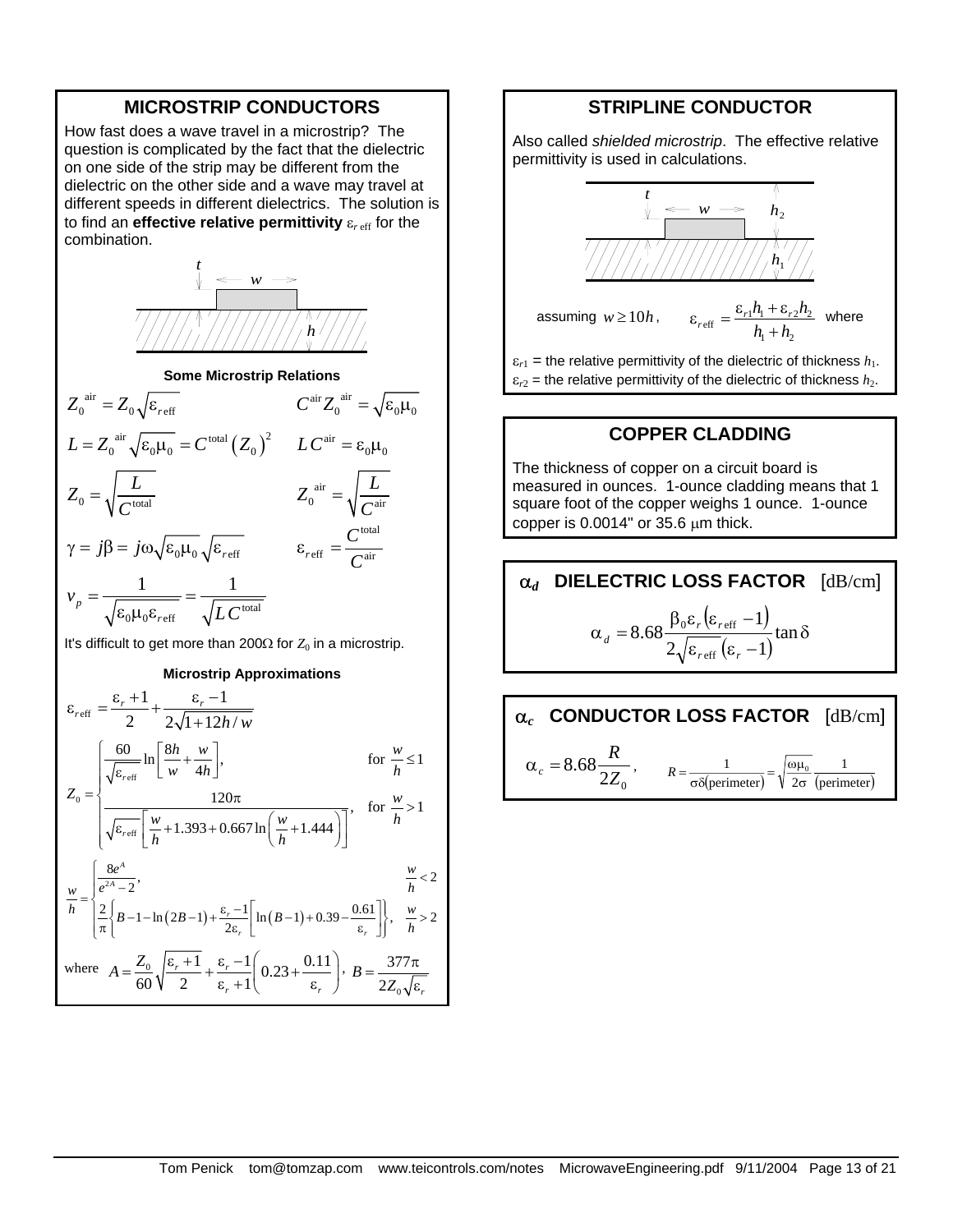#### **WHEELER'S EQUATION**

Another approximation for microstrip calculations is Wheeler's equation.

$$
Z_0 = \frac{42.4}{\sqrt{1+\epsilon_r}} \ln\left(1+\left\{\frac{4h}{w'}\left[\frac{14+\frac{8}{\epsilon_r}}{11}\times\frac{4h}{w'}+\sqrt{\frac{14+\frac{8}{\epsilon_r}}{11}\times\frac{4h}{w'}}\right]^2+\pi^2\frac{1+\frac{1}{\epsilon_r}}{2}\right\}\right)
$$
\nwhere 
$$
w' = \frac{8h\sqrt{\frac{7+\frac{4}{\epsilon_r}}{11}\left[\exp\left(\frac{Z_0}{42.4}\sqrt{\epsilon_r+1}\right)-1\right]+\frac{1}{0.81}}}{\exp\left(\frac{Z_0}{42.4}\sqrt{\epsilon_r+1}\right)-1}
$$

### **NETWORK THEORY**

#### *S***ij SCATTERING PARAMETER**

observation port vexcitation port  $S_{ij}$ 

A scattering parameter, represented by *S*ij, is a dimensionless value representing the fraction of wave amplitude transmitted from port j into port i, provided that all other ports are terminated with matched loads and only port j is receiving a signal. Under these same conditions,  $S_{ii}$  is the reflection coefficient at port i.

To experimentally determine the scattering parameters, attach an impedance-matched generator to one of the ports (*excitation port*), attach impedance-matched loads to the remaining ports, and observe the signal received at each of the ports (*observation ports*). The fractional amounts of signal amplitude received at each port i will make up one column j of the **scattering matrix**. Repeating the process for each column would require *n*<sup>2</sup> measurements to determine the scattering matrix for an *n*-port network.

#### *S***ij SCATTERING MATRIX**



The scattering matrix is an *n*×*n* matrix composed of scattering parameters that describes an *n*-port network.

The elements of the diagonal of the scattering matrix are reflection coefficients of each port. The elements of the off-diagonal are transmission coefficients, under the conditions outlined in "SCATTERING PARAMETER".

If the network is **internally matched** or **self-matched**, then  $S_{11} = S_{22} = \cdots = S_{NN} = 0$ , that is, the diagonal is all zeros.

The sum of the squares of each column of a scattering matrix is equal to one, provided the network is lossless.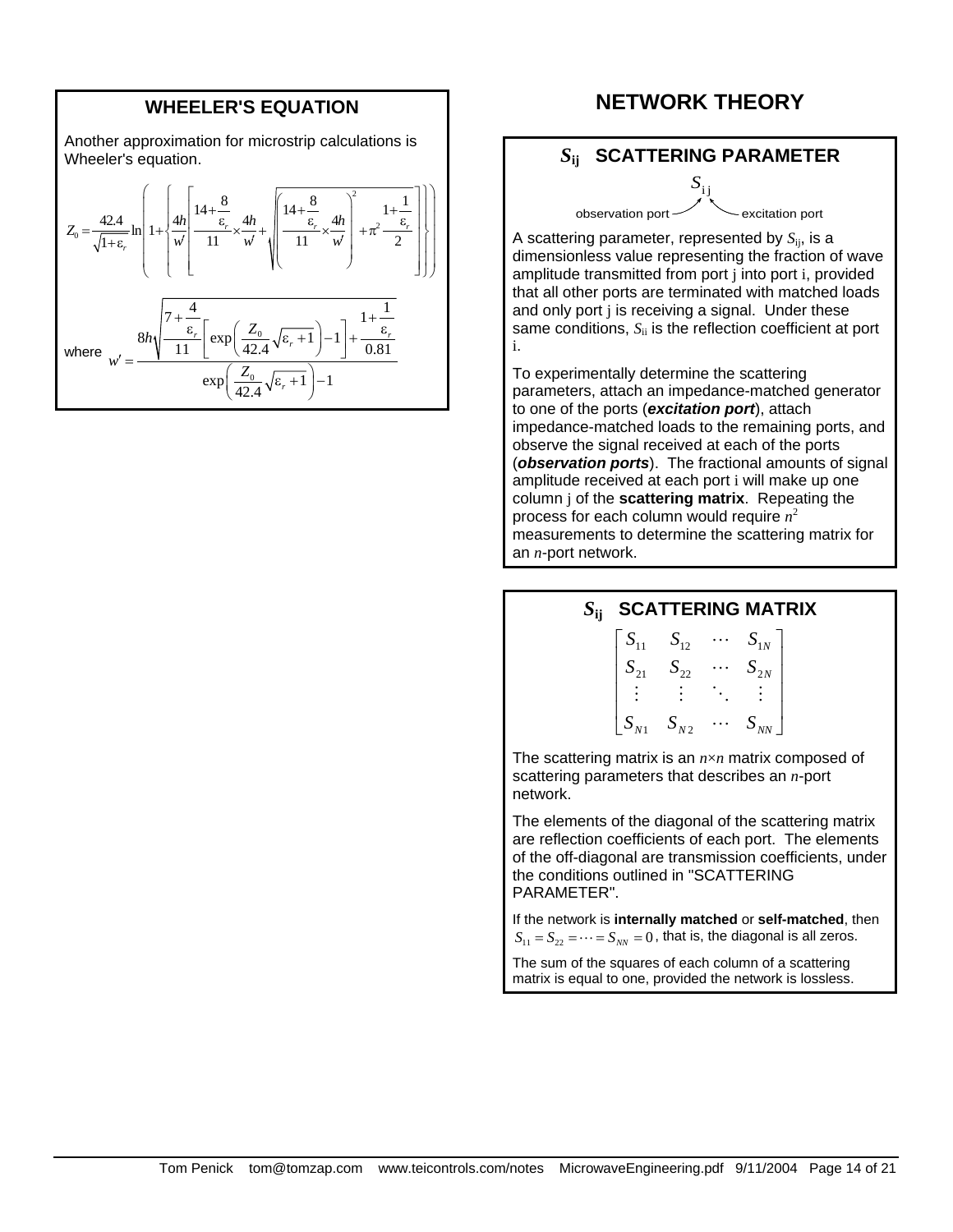### *an***,** *bn* **INCIDENT/REFLECTED WAVE AMPLITUDES**

The parameters  $a_n$  and  $b_n$  describe the incident and reflected waves respectively at each port *n*. These parameters are used for power and scattering matrix calculations.

The amplitude of the wave incident to port *n* is equal to the amplitude of the incident voltage at the port divided by the square root of the port impedance.

$$
a_n = \frac{V_n^+}{\sqrt{Z_{0n}}}
$$

Amplitude of the wave reflected at port *n* is equal to the amplitude of the reflected voltage at the port divided by the square root of the port impedance.

$$
b_n = \frac{V_n^-}{\sqrt{Z_{0n}}}
$$

j

 $\mathbf{b} = \mathbf{S}\mathbf{a}$ 

 $2^{-1}$   $1^{-12}$ 

 $P = \frac{1}{2}(|a|^2 - |b|)$ 

j  $\vert u_j \vert$ 

 $P_{\scriptscriptstyle ini}$  | a

*out*

2

 $\begin{vmatrix} a_{i} & a_{j} \end{vmatrix}$  1

 $P_{\scriptsize{\textit{outi}}} \quad \left| b_{\scriptscriptstyle{\text{i}}} \right|^2 \quad \left| S_{\scriptscriptstyle{\text{S}}} \right|$  $=\frac{|q+1|}{q-1}$ 

i  $|b_j|$   $|b_{ij}|$ 

The scattering parameter is equal to the wave amplitude output at port i divided by the wave amplitude input at port j provided the only source is a matched source at port j and all other ports are connected to matched loads.  $i_j = \frac{\nu_i}{\nu_j}$  $S_{ij} = \frac{b}{a}$ 

The relationship between the *S*-parameters and the *a*- and *b*-parameters can be written in matrix form where **S** is the scattering matrix and **a** and **b** are column vectors.

Power flow into any port is shown as Power flow into any port is shown as <br>a function of *a*- and *b*-parameters.  $P = \frac{1}{2} (|a|^2 - |b|^2)$ 

The ratio of the input power at port j to the output power at port I can be written as a function of *a*- and *b*-parameters or the *S*-parameter.

# **RECIPROCITY**

A network is reciprocal when  $S_{ii} = S_{ii}$  in the scattering matrix, i.e. the matrix is symmetric across the diagonal. Also,  $Z_{ij} = Z_{ji}$  and  $Y_{ij} = Y_{ji}$ . Networks constructed of "normal materials" exhibit reciprocity.

**Reciprocity Theorem:**

$$
\oint_{S} \vec{E}_a \times \vec{H}_b \cdot ds = \oint_{S} \vec{E}_b \times \vec{H}_a \cdot ds
$$

 $E_a$  and  $H_b$  are fields from two different sources.

## **LOSSLESS NETWORK**

A network is lossless when

$$
\underline{S} \quad \underline{S}^{\dagger} = /
$$

- † means to take the complex conjugate and transpose the matrix. If the network is reciprocal, then the transpose is the same as the original matrix.
- $/$  = a unitary matrix. A **unitary matrix** has the properties:

$$
\sum_{k=1}^{N} S_{ki} S_{ki}^* = 1 \qquad \qquad \sum_{k=1}^{N} S_{ki} S_{kj}^* = 0
$$

In other words, a column of a unitary matrix multiplied by its complex conjugate equals one, and a column of a unitary matrix multiplied by the complex conjugate of a different column equals zero.

### **RAT RACE OR HYBRID RING NETWORK**

The rat race or hybrid ring network is lossless, reciprocal, and internally matched.

1

*k* =

*N*



The signal splits upon entering the network and half travels around each side. A signal entering at port 1 and exiting at port 4 travels ¾ of a wavelength along each side, so the signals are in phase and additive. From port 1 to port 3 the signal travels one wavelength along one side and ½ wavelength along the other, arriving a port 3 out of phase and thus canceling. From port 1 to port 2 the paths are ¼ and 5/4 wavelengths respectively, thus they are in phase and additive.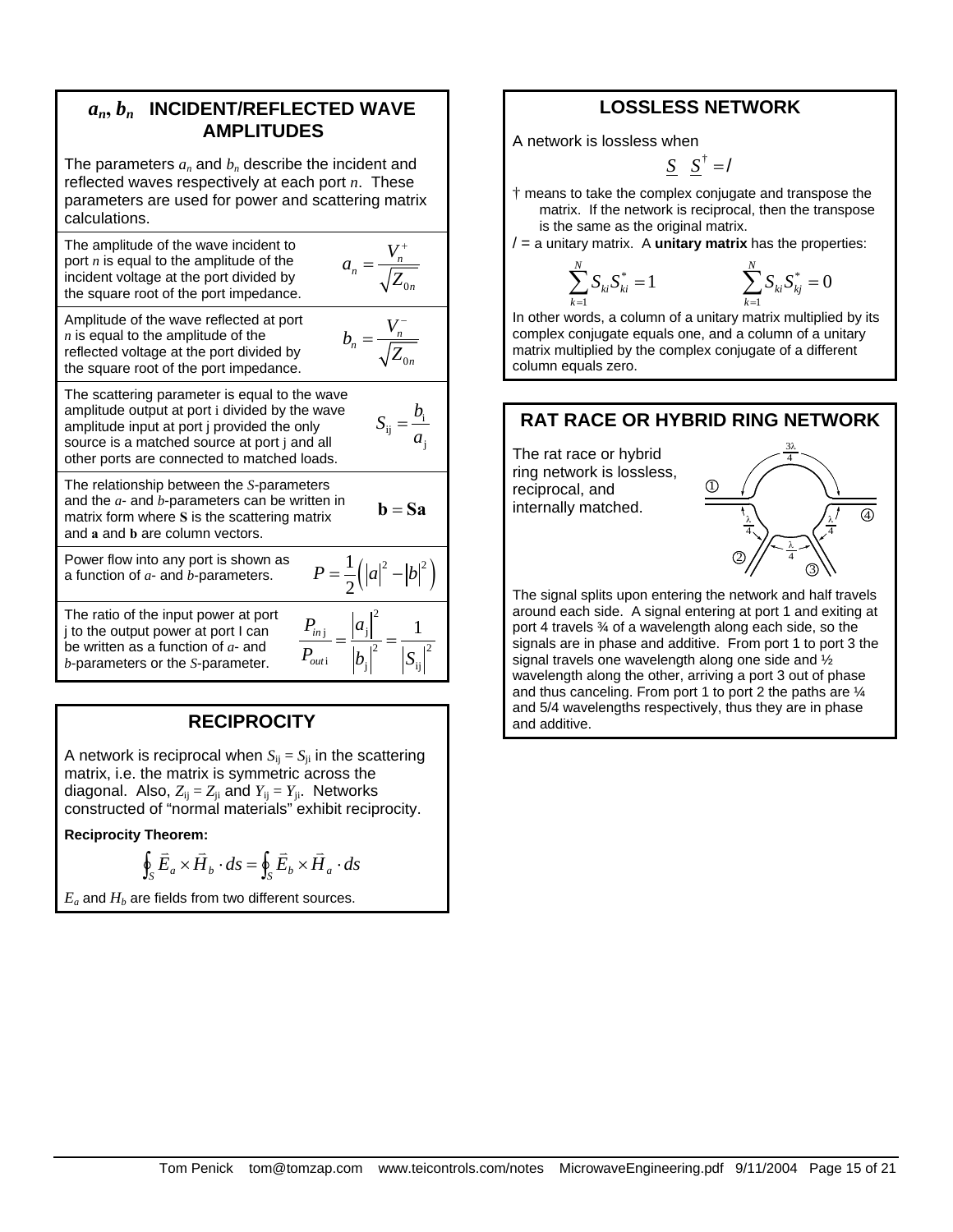#### **DIRECTIONAL COUPLER**

The directional coupler is a 4 port network similar to the rat race. It can be used to measure reflected and transmitted power to an antenna.



An input at one port is divided between two of the remaining ports. The **coupling factor**, measured in dB, describes the division of signal strength at the two ports. For example if the coupler has a coupling factor of –10 dB, then a signal input at port 1 would appear at port 4 attenuated by 10 dB with the majority of the signal passing to port 2. In other words, 90% of the signal would appear at port 2 and 10% at port 4. (-10 dB means "**10 dB down**" or 0.1 power, -6 dB means 0.25 power, and –3 dB means 0.5 power.) A reflection from port 2 would appear at port 3 attenuated by the same amount. Meters attached to ports 3 and 4 could be used to measure reflected and transmitted power for a system with a transmitter connected to port 1 and an antenna at port 2. The **directivity** of a coupler is a measurement of how well the coupler transfers the signal to the appropriate output without reflection due to the coupler itself; the directivity approaches infinity for a perfect coupler.

directivity =  $10\log (p_3 / p_1)$ , where the source is at port 1

and the load is at port 2.

| The directional coupler is <b>lossless</b> |              |             |                | $p \quad 0 \quad -a$ |
|--------------------------------------------|--------------|-------------|----------------|----------------------|
| and reciprocal. The scattering             |              | $0\quad a$  |                |                      |
| matrix looks like this. In a real          |              |             |                |                      |
| coupler, the off-diagonal zeros            |              | $q \quad 0$ |                |                      |
| would be near zero due to leakage.         | $-q \quad 0$ |             | $\overline{D}$ | 0 <sup>1</sup>       |

# **CIRCULATOR**

The circulator is a 3-port network that can be used to prevent reflection at the antenna from returning to the source.



Port 3 is terminated internally by a matched load. With a source at 1 and a load at 2, any power reflected at the load is absorbed by the load resistance at port 3. A 3-port network cannot be both lossless and reciprocal, so the circulator is not reciprocal.

Schematically, the circulator may be depicted like this:



The circulator is **lossless** but is not **reciprocal**. The scattering matrix looks like this:

$$
\begin{bmatrix} 0 & 0 & 1 \\ 1 & 0 & 0 \\ 0 & 1 & 0 \end{bmatrix}
$$

# **MAXWELL'S EQUATIONS, TIME HARMONIC FORM**

$$
\nabla \times \vec{E} = -j\omega \mu \vec{H} \qquad \text{``curl on E''}
$$
  
\n
$$
\nabla \times \vec{H} = -j\omega \mu \vec{E} \qquad \text{``curl on H''}
$$
  
\n
$$
\vec{E} = \left[ E_x(x, y) \hat{x} + E_y(x, y) \hat{y} + E_z(x, y) \hat{z} \right] e^{j\omega t - \gamma z}
$$
  
\n
$$
\vec{H} = \left[ H_x(x, y) \hat{x} + H_y(x, y) \hat{y} + H_z(x, y) \hat{z} \right] e^{j\omega t - \gamma z}
$$
  
\nFrom the curl equations we can derive:

(1) 
$$
\frac{\partial E_z}{\partial y} + \gamma E_y = -j\omega \mu H_x
$$
 (4)  $\frac{\partial H_z}{\partial y} + \gamma H_y = j\omega \epsilon E_x$   
(2)  $-\frac{\partial E_z}{\partial x} - \gamma E_x = -j\omega \mu H_y$  (5)  $-\frac{\partial H_z}{\partial x} - \gamma H_x = j\omega \epsilon E_y$ 

(3) 
$$
\frac{\partial E_y}{\partial x} - \frac{\partial E_x}{\partial y} = -j\omega \mu H_z
$$
 (6) 
$$
\frac{\partial H_y}{\partial x} - \frac{\partial H_x}{\partial y} = j\omega \epsilon E_z
$$

From the above equations we can obtain:

(1) & (5) 
$$
H_x = \frac{1}{\gamma^2 + \omega^2 \mu \epsilon} \left( j \omega \epsilon \frac{\partial E_z}{\partial y} - \gamma \frac{\partial H_z}{\partial x} \right)
$$
  
\n(2) & (4)  $H_y = \frac{1}{\gamma^2 + \omega^2 \mu \epsilon} \left( j \omega \epsilon \frac{\partial E_z}{\partial x} - \gamma \frac{\partial H_z}{\partial y} \right)$   
\n(2) & (4)  $E_x = -\frac{1}{\gamma^2 + \omega^2 \mu \epsilon} \left( -\gamma \frac{\partial E_z}{\partial x} + j \omega \mu \frac{\partial H_z}{\partial y} \right)$   
\n(1) & (5)  $E_y = -\frac{1}{\gamma^2 + \omega^2 \mu \epsilon} \left( -\gamma \frac{\partial E_z}{\partial y} + j \omega \mu \frac{\partial H_z}{\partial x} \right)$ 

This makes it look like if  $E_z$  and  $H_z$  are zero, then  $H_x$ ,  $H_y$ ,  $E_x$ , and  $E_y$  are all zero. But since  $\infty \times 0 \neq 0$ , we could have non-zero result for the TEM wave if  $\gamma^2 = -\omega^2 \mu \epsilon \implies \gamma = j\omega \sqrt{\mu \epsilon}$ . This should look familiar.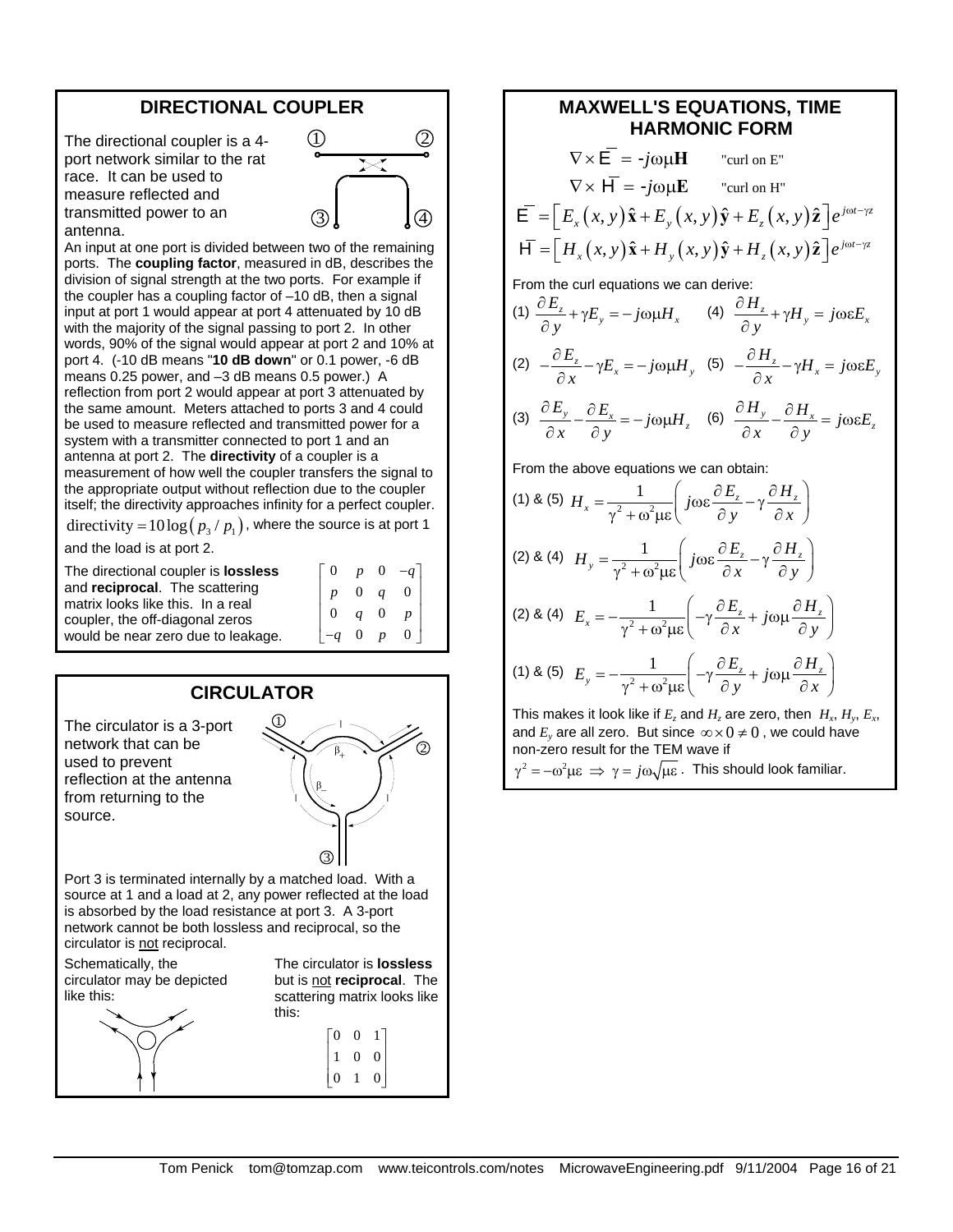#### **WAVE EQUATIONS**

From Maxwell's equations and a vector identity on curl, we can get the following wave equations:

$$
\nabla^2 \vec{E} = \omega^2 \mu \varepsilon \vec{E}
$$
 "del squared on E"

 $\nabla^2 \mathsf{H} = \omega^2 \mu \varepsilon \mathsf{H}$  "del squared on H"

The  $z$  part or "del squared on  $E_z$ " is:

$$
\nabla^2 E_z = \frac{\gamma^2 E_z}{\partial x^2} + \frac{\gamma^2 E_z}{\partial y^2} + \frac{\gamma^2 E_z}{\partial z^2} = -\omega^2 \mu \varepsilon E_z
$$

Using the separation of variables, we can let:

$$
E_z = X(x) \cdot Y(y) \cdot Z(z)
$$

We substitute this into the previous equation and divide by *X·Y·Z* to get:

$$
\frac{1}{X}\frac{d^{2}X}{dx^{2}} + \frac{1}{Y}\frac{d^{2}Y}{dy^{2}} + \frac{1}{Z}\frac{d^{2}Z}{dz^{2}} = -\omega^{2}\mu\varepsilon
$$
  
- $k_{x}^{2}$ 

Since *X*, *Y*, and *Z* are independent variables, the only way the sum of these 3 expressions can equal a constant is if all 3 expressions are constants.

So we are letting 
$$
\frac{1}{Z}\frac{d^2Z}{dz^2} = -k_z^2 \implies \frac{d^2Z}{dz^2} = -Zk_z^2
$$

A solution could be  $Z = e^{-\gamma z}$ 

so that 
$$
\gamma^2 e^{-\gamma z} = -k_z^2 e^{-\gamma z}
$$
 and  $-k_z^2 = \gamma^2$ 

Solutions for *X* and *Y* are found

$$
\frac{1}{X}\frac{d^2X}{dx^2} = -k_x^2 \Rightarrow X = A\sin(k_x x) + B\cos(k_x x)
$$

$$
\frac{1}{Y}\frac{d^2Y}{dy^2} = -k_y^2 \Rightarrow Y = C\sin(k_y y) + D\cos(k_y y)
$$

giving us the general solution  $k_x^2 + k_y^2 - \gamma^2 = \omega^2 \mu \varepsilon$ 

For a particular solution we need to specify initial conditions and boundary conditions. For some reason, initial conditions are not an issue. The unknowns are  $k_x$ ,  $k_y$ ,  $A$ ,  $B$ , *C*, *D*. The boundary conditions are

$$
E_{\tan} = 0 \qquad \qquad \frac{\partial H_{\tan}}{\partial n} = 0
$$

 $E_{tan}$  = the electric field tangential to a conducting surface  $H<sub>tan</sub>$  = the magnetic field tangential to a conducting surface  $n = 1$  don't know

#### **TM, TE WAVES IN PARALLEL PLATES**

TM, or transverse magnetic, means that magnetic waves are confined to the *transverse plane*. Similarly, TE (transverse electric) means that electrical waves are confined to the transverse plane.



Transverse plane means the plane that is transverse to (perpendicular to) the direction of propagation. The direction of propagation is taken to be in the *z* direction, so the transverse plane is the *x-y* plane. So for a TM wave, there is no  $H<sub>z</sub>$  component (magnetic component in the  $z<sub>z</sub>$ direction) but there is an  $E<sub>z</sub>$  component.

$$
E_z = A \sin(k_x x) e^{-\gamma z}
$$

 $A =$ amplitude [V]

 $k_x = \frac{m}{n}$ *d*  $=\frac{m\pi}{\sqrt{m}}$  The magnetic field must be zero at the plate

boundaries. This value provides that characteristic.  $\mathrm{[cm^{-1}]}$ 

- $x =$  position; perpendicular distance from one plate. [cm]  $d =$  plate separation  $[cm]$
- $\gamma$  = propagation constant

 $z =$  position along the direction of propagation  $[cm]$ 

 $m =$  mode number; an integer greater than or equal to 1

$$
\gamma = \sqrt{-\omega^2 \mu \varepsilon + (kx)^2}
$$

Notice than when  $(kx)^2 \geq \omega^2 \mu \varepsilon$ , the quantity under the

square root sign will be positive and  $\gamma$  will be purely real. In this circumstance, the wave is said to be evanescent. The wavelength goes to infinity; there is no oscillation or

propagation. On the other hand, when  $(kx)^2 < \omega^2 \mu \varepsilon$ ,  $\gamma$  is

purely imaginary.

The magnitude of *Ez* is related to its position between the plates and the mode number  $m<sub>1</sub>$ . Note that for  $m = 2$  that  $d = \lambda$ . *d*  $m = 1$ *Ez*  $m = 2$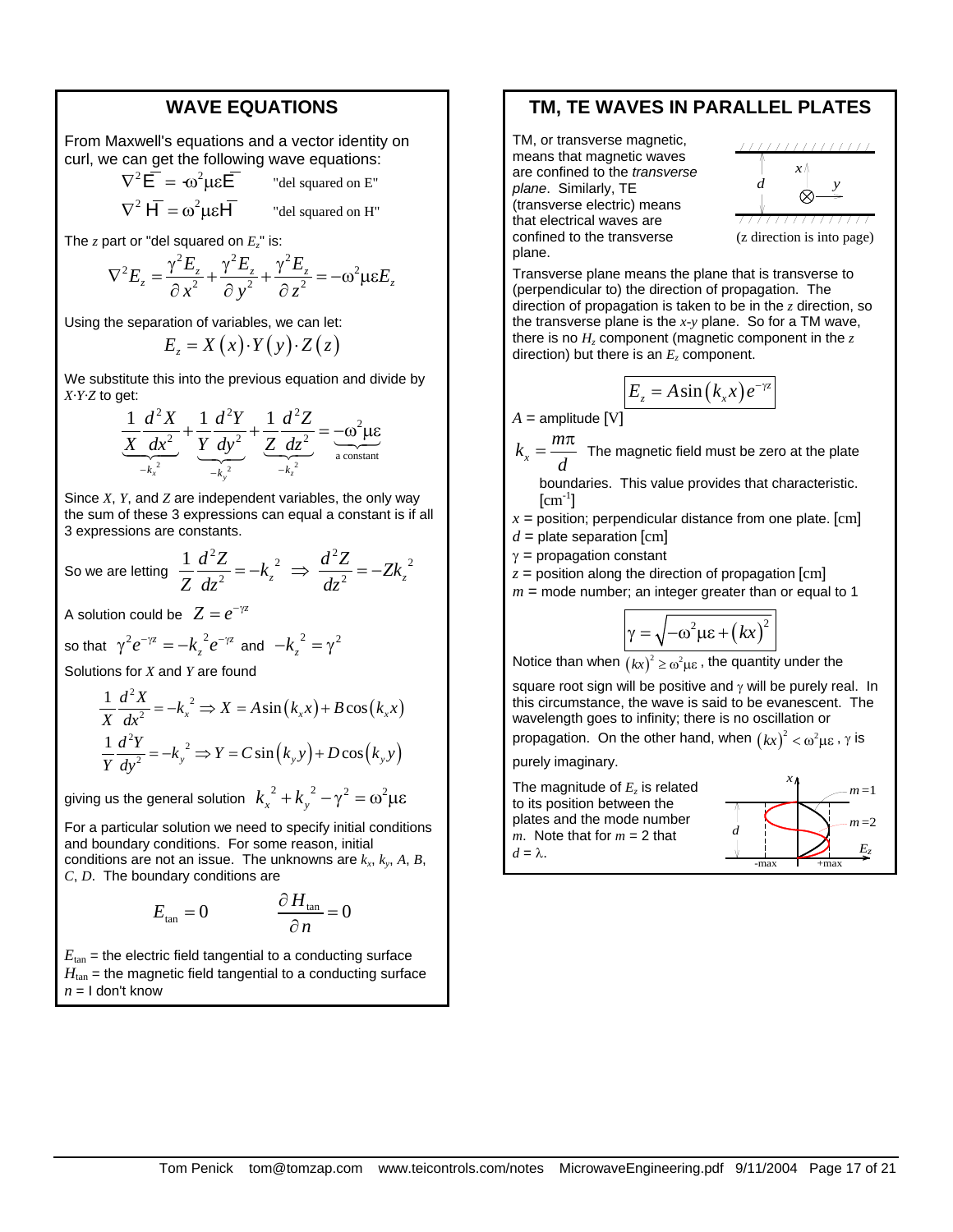# **GENERAL MATHEMATICAL**

#### **COMPLEX TO POLAR NOTATION** *j* in polar notation:  $j = e^{j\frac{n}{2}}$ π  $=e^{t^2}$ So we can find the square root of *j*: Imag. *j j* Re

#### $\frac{\pi}{2}$   $\frac{j\pi}{4}$   $\frac{1}{j\pi}$   $\frac{1}{j\pi}$ 2  $\sqrt{2}$  $\overline{j} = \sqrt{e^{j\frac{\pi}{2}}} = e^{j\frac{\pi}{4}} = \frac{1}{\sqrt{2}} + j$  $=\sqrt{e^{j\frac{\pi}{2}}}=e^{j\frac{\pi}{4}}=\frac{1}{\sqrt{1-\frac{1}{\sqrt{1-\frac{1}{\sqrt{1-\frac{1}{\sqrt{1-\frac{1}{\sqrt{1-\frac{1}{\sqrt{1-\frac{1}{\sqrt{1-\frac{1}{\sqrt{1-\frac{1}{\sqrt{1-\frac{1}{\sqrt{1-\frac{1}{\sqrt{1-\frac{1}{\sqrt{1-\frac{1}{\sqrt{1-\frac{1}{\sqrt{1-\frac{1}{\sqrt{1-\frac{1}{\sqrt{1-\frac{1}{\sqrt{1-\frac{1}{\sqrt{1-\frac{1}{\sqrt{1-\frac{1}{\sqrt{1-\frac{1}{\sqrt{1-\frac{1}{\sqrt$

### **dBm DECIBELS RELATIVE TO 1 mW**

The decibel expression for power. The logarithmic nature of decibel units translates the multiplication and division associated with gains and losses into addition and subtraction.

 $0$  dBm = 1 mW 20 dBm = 100 mW  $-20$  dBm = 0.01 mW

$$
P(\text{dBm}) = 10 \log \left[ P(\text{mW}) \right]
$$

$$
P(\text{mW}) = 10^{P(\text{dBm})/10}
$$

#### **PHASOR NOTATION**

To express a derivative in phasor notation, replace *t* ∂ ∂ with *j*ω. For example, the Telegrapher's equation  $\frac{\partial V}{\partial t} = -L \frac{\partial I}{\partial t}$  $\frac{\partial V}{\partial z} = -L \frac{\partial I}{\partial t}$ becomes  $\frac{\partial V}{\partial t} = -Lj\omega I$ *z*  $\frac{\partial V}{\partial z} = -Lj\omega I$ .

# ∇ **NABLA, DEL OR GRAD OPERATOR**

Compare the  $\nabla$  operation to taking the time derivative. Where ∂/∂*t* means to take the derivative with respect to time and introduces a  $s^{-1}$  component to the units of the result, the  $\nabla$  operation means to take the derivative with respect to distance (in 3 dimensions) and introduces a  $m^{-1}$  component to the units of the result. ∇ terms may be called space derivatives and an equation which contains the  $\nabla$  operator may be called a vector differential equation. In other words ∇**A** is how fast **A** changes as you move through space.

in rectangular in cylindrical coordinates:

in spherical coordinates:

in rectangular  $\nabla \mathbf{A} = \hat{x} \frac{\partial A}{\partial x} + \hat{y} \frac{\partial A}{\partial y} + \hat{z} \frac{\partial A}{\partial z}$  $\hat{r} \frac{\partial A}{\partial r} + \hat{\phi} \frac{1}{r} \frac{\partial A}{\partial r} + \hat{z} \frac{\partial A}{\partial r}$  $\nabla \mathbf{A} = \hat{r} \frac{\partial A}{\partial r} + \hat{\phi} \frac{1}{r} \frac{\partial A}{\partial \phi} + \hat{z} \frac{\partial A}{\partial z}$  $\hat{r}\frac{\partial A}{\partial r} + \hat{\theta}\frac{1}{r}\frac{\partial A}{\partial \theta} + \hat{\phi}\frac{1}{r\sin\theta}\frac{\partial A}{\partial \phi}$  $\nabla \mathbf{A} = \hat{r} \frac{\partial A}{\partial r} + \hat{\theta} \frac{1}{r} \frac{\partial A}{\partial \theta} + \hat{\phi} \frac{1}{r \sin \theta} \frac{\partial A}{\partial \phi}$ 

#### ∇ **GRADIENT**



 $\nabla \vec{\Phi} = -\mathbf{E}$  <sup>"</sup>The gradient of the vector  $\Phi$ " or "del Φ" is equal to the negative of the electric field vector.

∇Φ is a vector giving the direction and magnitude of the maximum spatial variation of the scalar function Φ at a point in space.

$$
\nabla \vec{\Phi} = \hat{\mathbf{x}} \frac{\partial \Phi}{\partial x} + \hat{\mathbf{y}} \frac{\partial \Phi}{\partial y} + \hat{\mathbf{z}} \frac{\partial \Phi}{\partial z}
$$

#### ∇⋅ **DIVERGENCE**

∇⋅ is also a vector operator, combining the "del" or "grad" operator with the dot product operator and is read as "the divergence of". In this form of Gauss' law, where **D** is a density per unit area, with the operators applied, ∇⋅**D** becomes a density per unit volume.

div **D** = 
$$
\nabla \cdot
$$
**D** =  $\frac{\partial D_x}{\partial x} + \frac{\partial D_y}{\partial y} + \frac{\partial D_z}{\partial z} = \rho$ 

**D** = electric flux density vector **D** = ε**E**  $\left[\text{C/m}^2\right]$  $\rho$  = source charge density [C/m<sup>3</sup>]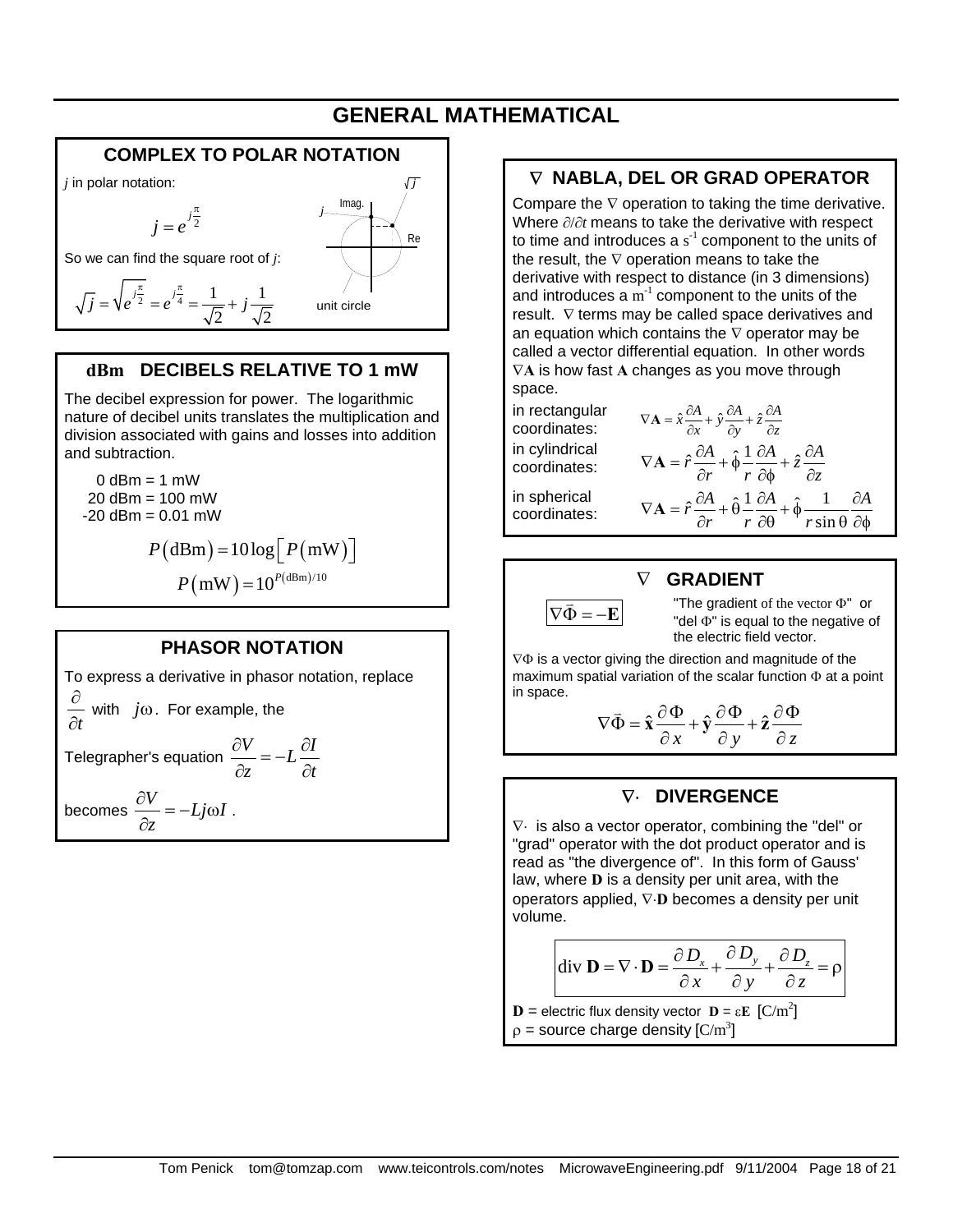# ∇**2 THE LAPLACIAN**

 $\nabla^2$  is a combination of the divergence and del operations, i.e. div(grad  $\Phi$ ) =  $\nabla \cdot \nabla \Phi = \nabla^2 \Phi$ . It is read as "the LaPlacian of" or "del squared".

$$
\nabla^2 \Phi = \frac{\partial^2 \Phi}{\partial x^2} + \frac{\partial^2 \Phi}{\partial y^2} + \frac{\partial^2 \Phi}{\partial z^2}
$$

 $\Phi$  = electric potential [V]

#### **GRAPHING TERMINOLOGY**

 With *x* being the horizontal axis and *y* the vertical, we have a graph of *y* **versus** *x* or *y* **as a function of** *x*. The *x*-axis represents the **independent variable** and the *y*-axis represents the **dependent variable**, so that when a graph is used to illustrate data, the data of regular interval (often this is time) is plotted on the *x*-axis and the corresponding data is dependent on those values and is plotted on the *y*axis.

#### **HYPERBOLIC FUNCTIONS**   $j \sin \theta = \sinh ( j \theta )$

 $j \cos \theta = \cosh ( j \theta )$ 

 $j \tan \theta = \tanh ( j \theta )$ 

#### **TAYLOR SERIES**   $\overline{1 + x} \approx 1 + \frac{1}{2}$  $+x \approx 1 + \frac{1}{2}x, \quad x \square 1$ 2  $\frac{4}{5}$   $\frac{6}{5}$  $\frac{1}{r^2} \approx 1$ 1  $x^2 + x^4 + x$  $\frac{1}{-x^2} \approx 1 + x^2 + x^4 + x^6 + \cdots, \ |x| < 1$  $\frac{1}{1} \approx 1$ 1 *x*  $\frac{1}{\pm x} \approx 1 \mp x$ ,  $x \Box$  1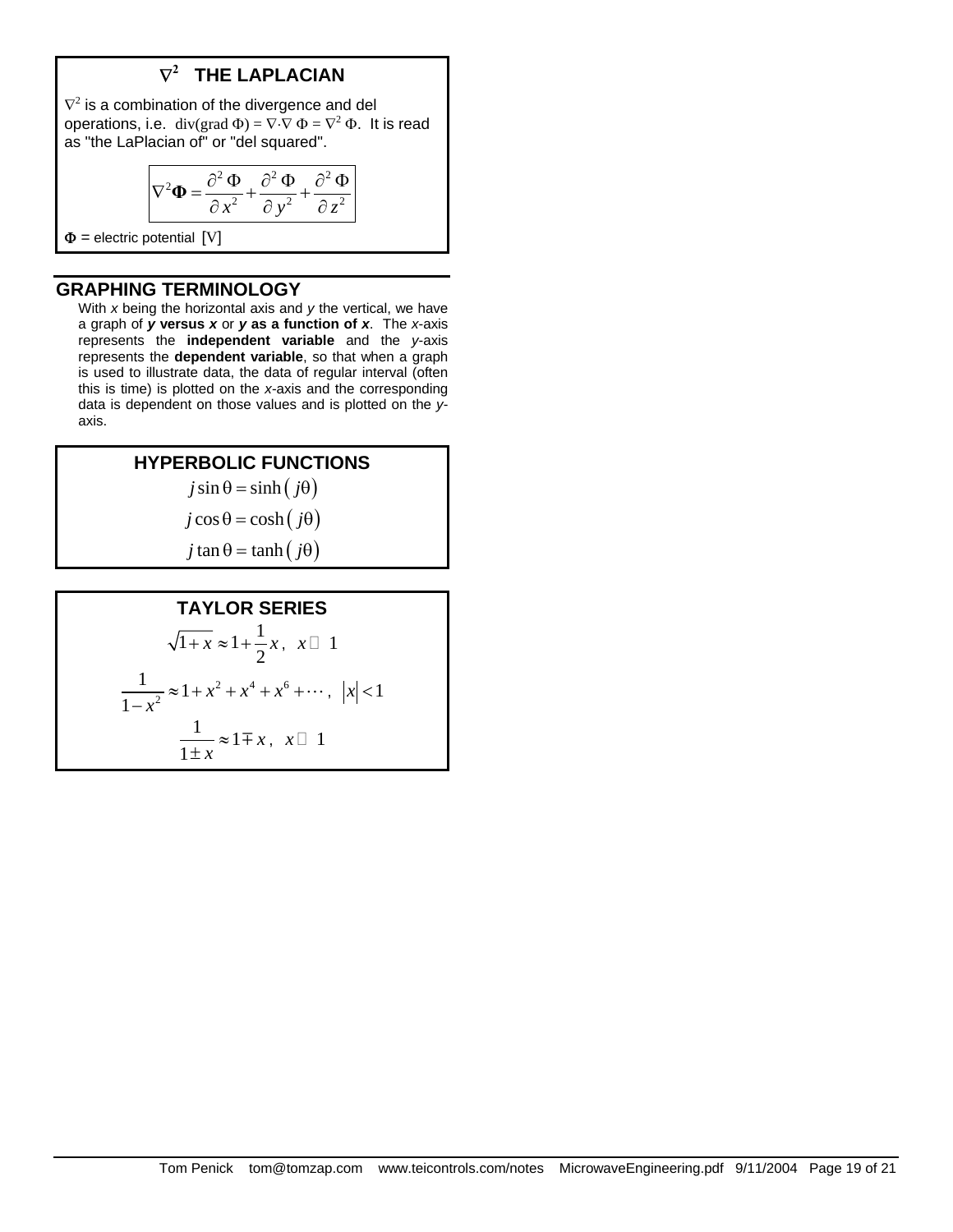# **ELECTROMAGNETIC SPECTRUM**

| <b>FREQUENCY</b>                                                                  | <b>WAVELENGTH</b><br>(free space)                                            | <b>DESIGNATION</b>         | <b>APPLICATIONS</b>                                                                                                                                                                                   |
|-----------------------------------------------------------------------------------|------------------------------------------------------------------------------|----------------------------|-------------------------------------------------------------------------------------------------------------------------------------------------------------------------------------------------------|
| $<$ 3 Hz                                                                          | $>100$ Mm                                                                    |                            | Geophysical prospecting                                                                                                                                                                               |
| 3-30 Hz                                                                           | 10-100 Mm                                                                    | <b>ELF</b>                 | Detection of buried metals                                                                                                                                                                            |
| 30-300 Hz                                                                         | $1-10$ Mm                                                                    | <b>SLF</b>                 | Power transmission, submarine communications                                                                                                                                                          |
| $0.3 - 3$ kHz                                                                     | $0.1-1$ Mm                                                                   | <b>ULF</b>                 | Telephone, audio                                                                                                                                                                                      |
| 3-30 kHz                                                                          | 10-100 km                                                                    | <b>VLF</b>                 | Navigation, positioning, naval communications                                                                                                                                                         |
| 30-300 kHz                                                                        | $1-10$ km                                                                    | LF                         | Navigation, radio beacons                                                                                                                                                                             |
| 0.3-3 MHz                                                                         | $0.1-1$ km                                                                   | <b>MF</b>                  | AM broadcasting                                                                                                                                                                                       |
| 3-30 MHz                                                                          | $10-100$ m                                                                   | HF                         | Short wave, citizens' band                                                                                                                                                                            |
| 30-300 MHz<br>54-72<br>76-88<br>88-108<br>174-216                                 | $1-10$ m                                                                     | <b>VHF</b>                 | TV, FM, police<br>TV channels 2-4<br>TV channels 5-6<br>FM radio<br>TV channels 7-13                                                                                                                  |
| 0.3-3 GHz<br>470-890 MHz<br>915 MHz<br>800-2500 MHz<br>$1 - 2$<br>2.45<br>$2 - 4$ | $10-100$ cm                                                                  | <b>UHF</b><br>"money band" | Radar, TV, GPS, cellular phone<br>TV channels 14-83<br>Microwave ovens (Europe)<br>PCS cellular phones, analog at 900 MHz, GSM/CDMA at 1900<br>L-band, GPS system<br>Microwave ovens (U.S.)<br>S-band |
| 3-30 GHz<br>$4 - 8$<br>$8 - 12$<br>$12 - 18$<br>18-27                             | $1-10$ cm                                                                    | <b>SHF</b>                 | Radar, satellite communications<br>C-band<br>X-band (Police radar at 11 GHz)<br>$K_u$ -band (dBS Primestar at 14 GHz)<br>K-band (Police radar at 22 GHz)                                              |
| 30-300 GHz<br>$27 - 40$<br>$40 - 60$<br>60-80<br>80-100                           | $0.1-1$ cm                                                                   | <b>EHF</b>                 | Radar, remote sensing<br>$K_a$ -band (Police radar at 35 GHz)<br>U-band<br>V-band<br>W-band                                                                                                           |
| 0.3-1 THz                                                                         | $0.3 - 1$ mm                                                                 | Millimeter                 | Astromony, meteorology                                                                                                                                                                                |
| $10^{12} - 10^{14}$ Hz                                                            | $3 - 300 \mu m$                                                              | Infrared                   | Heating, night vision, optical communications                                                                                                                                                         |
| $3.95\times10^{14}$ -<br>$7.7\times10^{14}$ Hz                                    | 390-760 nm<br>625-760<br>600-625<br>577-600<br>492-577<br>455-492<br>390-455 | Visible light              | Vision, astronomy, optical communications<br>Red<br>Orange<br>Yellow<br>Green<br>Blue<br>Violet                                                                                                       |
| $10^{15} - 10^{18}$ Hz                                                            | $0.3 - 300$ nm                                                               | Ultraviolet                | Sterilization                                                                                                                                                                                         |
| $10^{16} - 10^{21}$ Hz                                                            |                                                                              | X-rays                     | Medical diagnosis                                                                                                                                                                                     |
| $10^{18} - 10^{22}$ Hz                                                            |                                                                              | $\gamma$ -rays             | Cancer therapy, astrophysics                                                                                                                                                                          |
| $> 10^{22}$ Hz                                                                    |                                                                              | Cosmic rays                | Astrophysics                                                                                                                                                                                          |